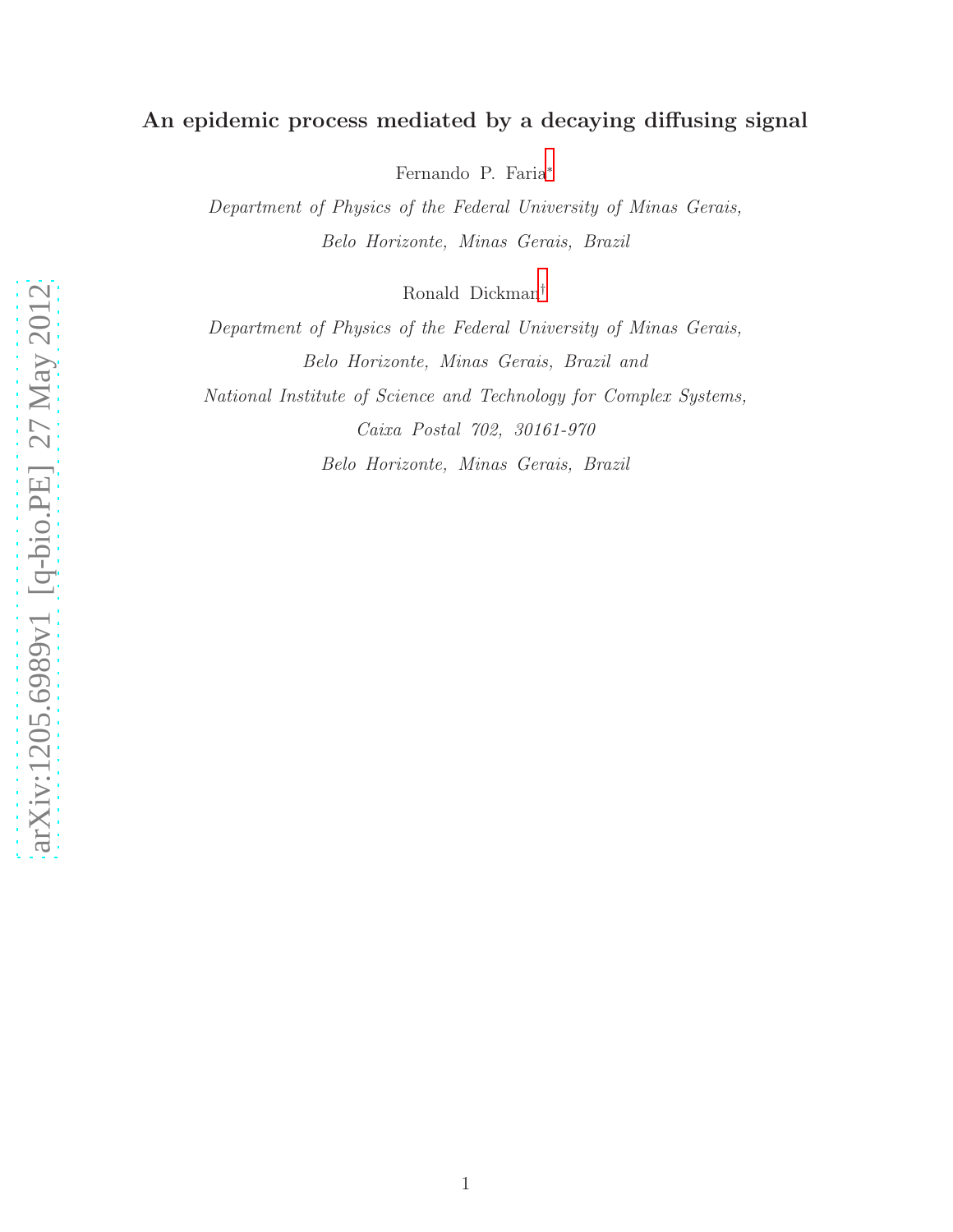## Abstract

We study a stochastic epidemic model consisting of elements (organisms in a community or cells in tissue) with fixed positions, in which damage or disease is transmitted by diffusing agents ("signals") emitted by infected individuals. The signals decay as well as diffuse; since they are assumed to be produced in large numbers, the signal concentration is treated deterministically. The model, which includes four cellular states (susceptible, transformed, depleted, and removed), admits various interpretations: spread of an infection or infectious disease, or of damage in a tissue in which injured cells may themselves provoke further damage, and as a description of the so-called radiation-induced bystander effect, in which the signals are molecules capable of inducing cell damage and/or death in unirradiated cells. The model exhibits a continuous phase transition between spreading and nonspreading phases. We formulate two mean-field theory (MFT) descriptions of the model, one of which ignores correlations between the cellular state and the signal concentration, and another that treats such correlations in an approximate manner. Monte Carlo simulations of the spread of infection on the square lattice yield values for the critical exponents and the fractal dimension consistent with the dynamic percolation universality class.

PACS numbers: 05.50.+q, 05.70.Ln, 87.10.Hk, 87.23.Cc

<span id="page-1-1"></span><span id="page-1-0"></span><sup>∗</sup> e-mail: [fernandopereirabh@gmail.com](mailto:fernandopereirabh@gmail.com)

<sup>†</sup> e-mail: [dickman@fisica.ufmg.br](mailto:dickman@fisica.ufmg.br)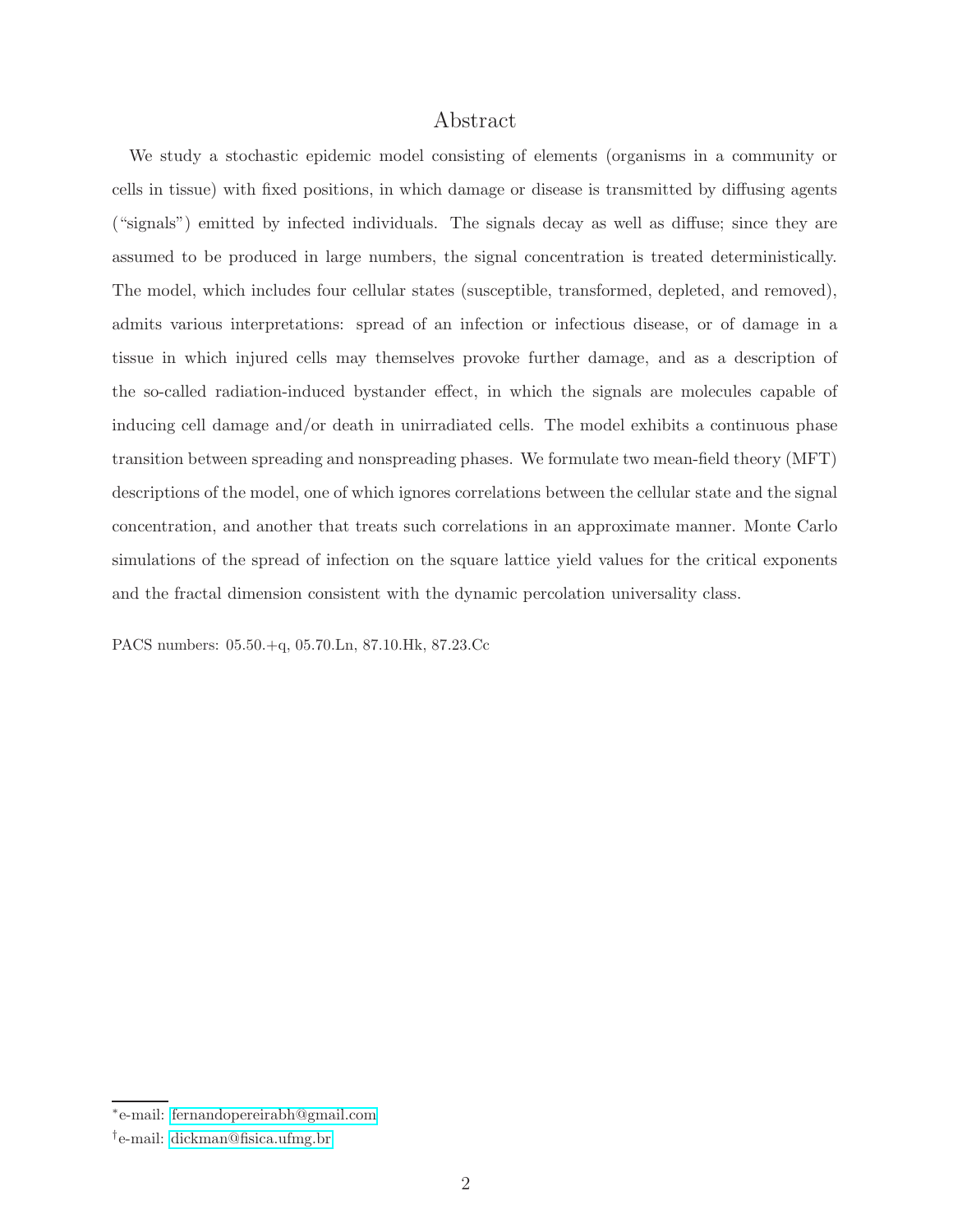#### I. INTRODUCTION

In many epidemic-like processes disease spreads via an agent emitted by the affected elements (cells or organisms) themselves [\[1](#page-23-0)]. Epidemics have been modeled extensively using deterministic reaction-diffusion equations [\[2](#page-23-1)], and stochastic particle systems [\[3](#page-23-2)[–6\]](#page-23-3). In the simplest epidemic models, such as the susceptible-infected-removed (SIR) and susceptibleinfected-removed-susceptible (SIRS) processes [\[7](#page-23-4)], disease is transmitted by contact between infected and healthy organisms, without explicit representation of a transmitting agent. But since the latter may have a dynamics of its own, typically involving diffusion and decay, it is of interest to include this agent explicitly in a more complete description, particularly when the spatial structure of the epidemic is analyzed.

A similar observation applies to a viral infection, and to the spread of damage in tissue following irradiation. In the latter case, initially affected cells may become sources of a signal that damages nearby cells, which were not harmed in the initial event. These secondary cells may then become additional sources of the harmful signal. Such a scenario has been proposed for the radiation-induced bystander effect (RIBE) [\[8](#page-23-5)[–10\]](#page-23-6). While the direct result is damage to some or all of the irradiated cells, the long-term effect is characterized by damage or death of unirradiated cells or "bystanders". It is thought that irradiated cells release a signal (possibly a cytokine) that diffuses through the medium, causing damage in previously healthy, unirradiated cells [\[8](#page-23-5)]. Thus signal molecules in RIBE play a role analogous to a disease agent in an epidemic.

In this work we introduce an epidemic model in which damaged or infected elements briefly emit signals; the latter diffuse and decay at a certain rates. Healthy organisms or cells may become infected or damaged due to the presence of the signal, and so may become new sources. We formulate the model on a discrete two-dimensional space, the square lattice.

Epidemic models with spatial structure and short-range interactions have been studied intensively in recent years [\[3,](#page-23-2) [6](#page-23-3), [11](#page-23-7)[–14\]](#page-23-8), and applied to the spread of disease in humans and plants [\[15](#page-23-9)[–17\]](#page-23-10). Here we focus on processes initiated in a single cell or organism, or in a localized region. Key questions are then (1) the rate of spreading, as reflected in the growth in the number of affected individuals, and their spatial distribution, and (2) whether spreading continues indefinitely, limited only by the size of the available region, or stops before attaining a size comparable to the of the system. In the infinite system-size limit,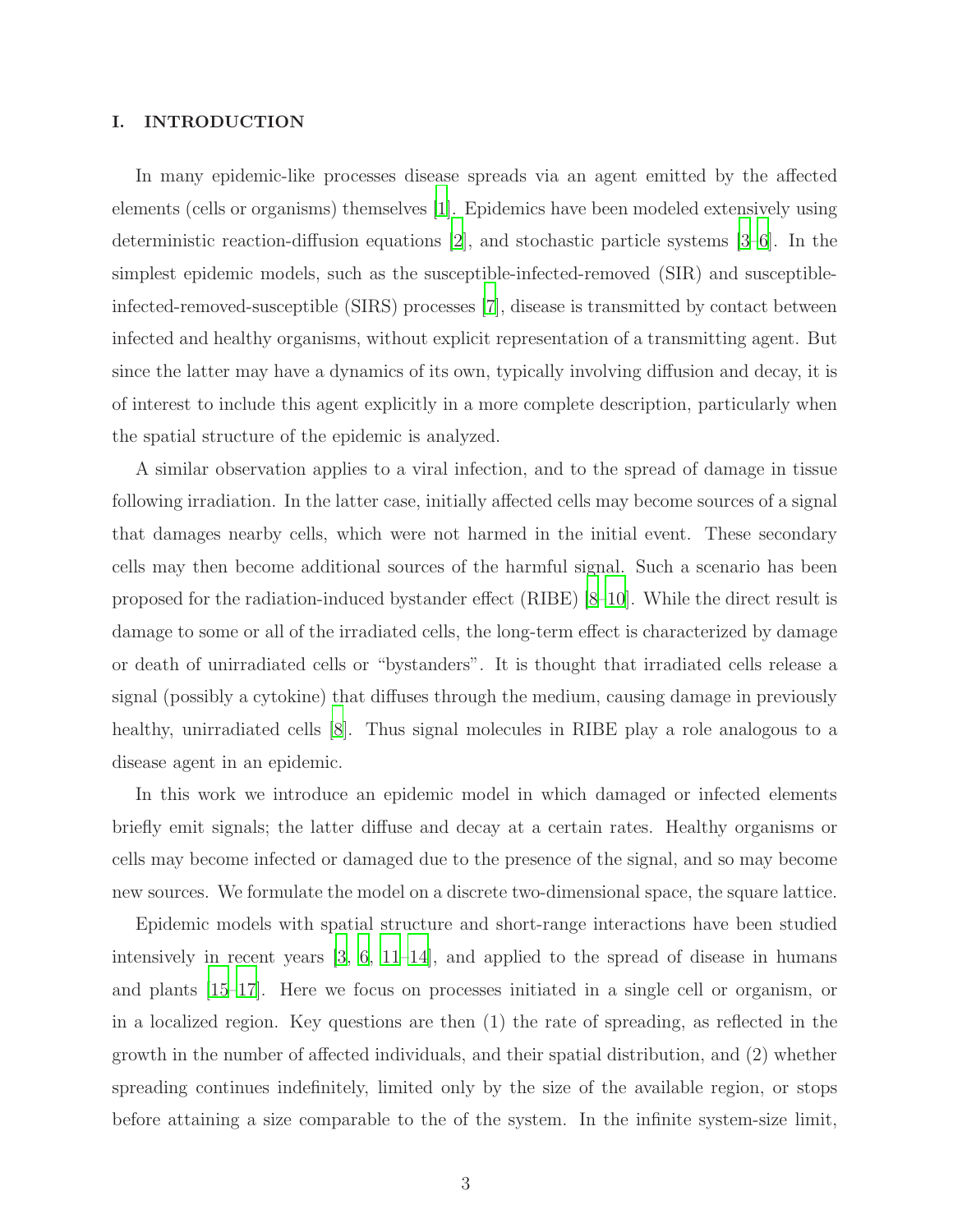the two regimes are separated by a phase transition. In the supercritical (spreading) phase, there is a nonzero probability to spread indefinitely, whereas in the subcritical (nonspreading) phase the process dies out with probability one.

Phase transitions in stochastic epidemic models with spatial structure have received considerable attention; an important example is the general epidemic process (GEP) [\[1](#page-23-0), [3\]](#page-23-2). The GEP is essentially a stochastic susceptible-infected-removed (SIR) model with spatial structure. Initially, all individuals are susceptible (S) except for one or a few infecteds (I). Susceptibles with one or more I neighbors become infected at a certain rate  $\lambda$ , while infecteds recover at rate  $\mu$ , after which they are forever immune, hence removed  $(R)$  from interactions with other individuals. Transmission  $(S+I \rightarrow 2I)$  is typically restricted to nearest-neighbor S-I pairs on a regular lattice or a network. The GEP exhibits a phase transition as the ratio  $\lambda/\mu$  is varied. The supercritical phase is characterized by a growing active region, which invades regions containing susceptibles and leaves behind an inactive region composed of individuals in states S and R. Activity is thus restricted to a "ring" separating as yet unaffected and formerly active regions. (In a finite system, the final state is completely inactive.) Analysis of the GEP shows that its critical behavior belongs to the dynamic percolation universality class [\[3,](#page-23-2) [14](#page-23-8)]. If the process is modified so that a recovered individual can become susceptible (SIRS model), it is possible to maintain an active stationary state in which the processes of infection, recovery, and loss of immunity occur continuously. The SIRS model with spatial structure exhibits a phase transition belonging to the directed percolation (DP) universality class [\[6,](#page-23-3) [18\]](#page-23-11), exemplified by the contact process [\[19,](#page-23-12) [20\]](#page-23-13).

In this work we study a model in which individuals may be in one of four states: susceptible (S), transformed (T), depleted (D), and removed (R), the latter class designating individuals that have died or are otherwise sequestered from the rest of the population. The principal new feature of our model is the mechanism by which infection is transmitted: the transition from susceptible to transformed is mediated by a signal released by cells in state T, rather than via direct contact. Such cells may recover (becoming susceptible once again), may be removed, or may emit signals. In the latter case, the cell immediately enters state D, after which it may either recover or be removed. Although cells in states T or D may recover, there is a finite probability of permanent removal. Thus we expect that, as in the GEP, the process will exhibit spreading and nonspreading phases, with activity concentrated in a ring. Assuming the phase transition is continuous, it is reasonable to expect the critical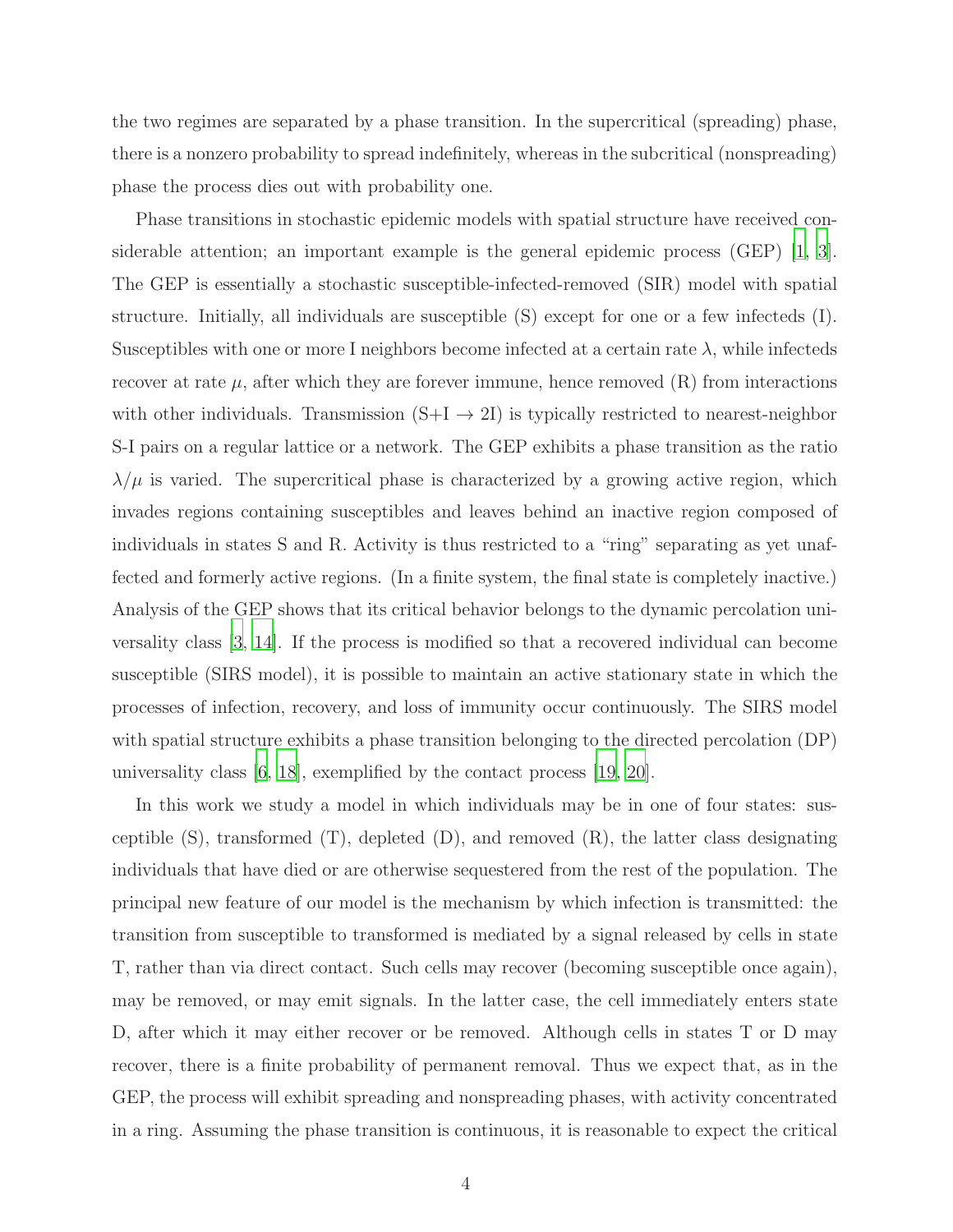behavior to be that of dynamic percolation. Given the novel mode of transmission, it is nonetheless of interest to verify this assumption.

The remainder of this paper is organized as follows. We define the model in Sec. II, and in Sec. III discuss two mean-field approaches, a simple one that ignores diffusion, and a more detailed formulation that takes diffusion into account while still assuming spatial homogeneity. In Sec. IV we present simulation results for the phase diagram, critical behavior, cluster properties, and spreading velocity. A summary and a discussion of our results are provided in Sec. V.

### II. MODEL

The model is defined on a square lattice of  $L^2$  sites, each of which hosts an individual (an organism or a cell, depending on the choice of interpretation). Individuals exist in one of four states: susceptible (S), transformed (T), depleted (D), or removed (R). In addition to the discrete state variable, each site  $(i, j)$  bears a signal concentration  $C_{ij} \geq 0$ . Individuals emit signals upon making the transition from state T to state D; we adopt concentration units such that each such event produces one unit of signal molecules. The transitions between states are as follows:

(i) An individual in state S, at site  $(i, j)$ , has transition rates  $\mu C_{ij}$  and  $\nu C_{ij}$  to states T and R, respectively. These are the only rates that depend on the signal concentration.

(ii) An individual in state T has transition rates  $w_{TS}$ ,  $w_{TD}$  and  $w_{TR}$ , to states S, D and R, respectively.

(iii) An individual in state D has transition rates  $w_{DS}$  and  $w_{DR}$ , to states S and R, respectively.

The states and transitions are summarized in Fig. [1;](#page-5-0) note that state R allows no escape.

The signal concentration  $C_{ij}(t)$  evolves via diffusion and decay. We assume that the number of signal molecules is very large, so that the concentration may be treated deterministically, via the equation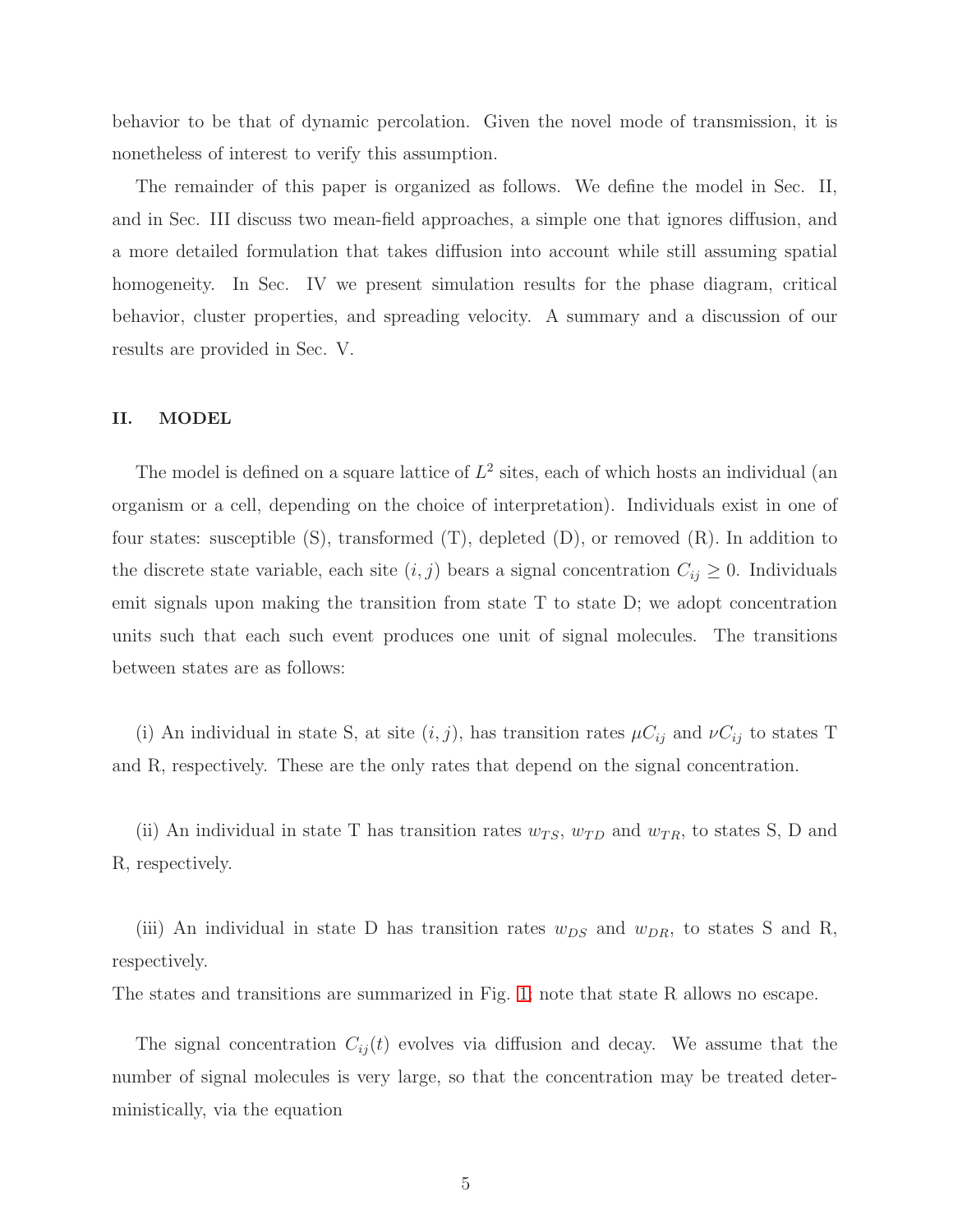

<span id="page-5-0"></span>FIG. 1: States and allowed transitions. The rates for transitions out of state S are proportional to the local concentration of signal. The latter is produced when individuals move from state T to state D.

<span id="page-5-1"></span>
$$
\frac{dC_{ij}}{dt} = \mathcal{D}\Delta C_{ij} - \lambda C_{ij} + \sum_{k=1}^{n_{ij}} \delta(t - t_{k;ij}),\tag{1}
$$

where  $\Delta$  denotes the discrete Laplacian, D is the diffusion rate,  $\lambda$  is the decay rate,  $n_{ij}$  is the number of times site  $(i, j)$  has made the transition from T to D, and the  $t_{k;ij}$  are the transition times. Since the  $n_{i,j}$  and the transition times are random variables, the  $C_{i,j}$  are as well.

In the limit of very low signal concentration, the discrete nature of the signal molecules makes an important contribution to the fluctuations. Thus our continuum, deterministic description may not be suitable for the low-concentration limit. Another possibly troublesome aspect of the diffusion equation is that, given a localized source at time zero, the concentration at any time  $t > 0$  is nonzero (albeit very small) at points arbitrarily far from the source. While this is unphysical, we do not expect it to cause any significant effect in the system under study. Indeed, the diffusion equation is widely applied, with apparent success, in modeling biological transport, and systems of reaction-diffusion equations (including appropriate noise terms) have been found to yield reliable predictions for critical properties of nonequilibrium systems [\[18](#page-23-11)].

The model involves a rather larger set of parameters: the coefficients  $\mu$  and  $\nu$ , the diffusion and decay rates, and five additional transition rates. It is nevertheless clear that large values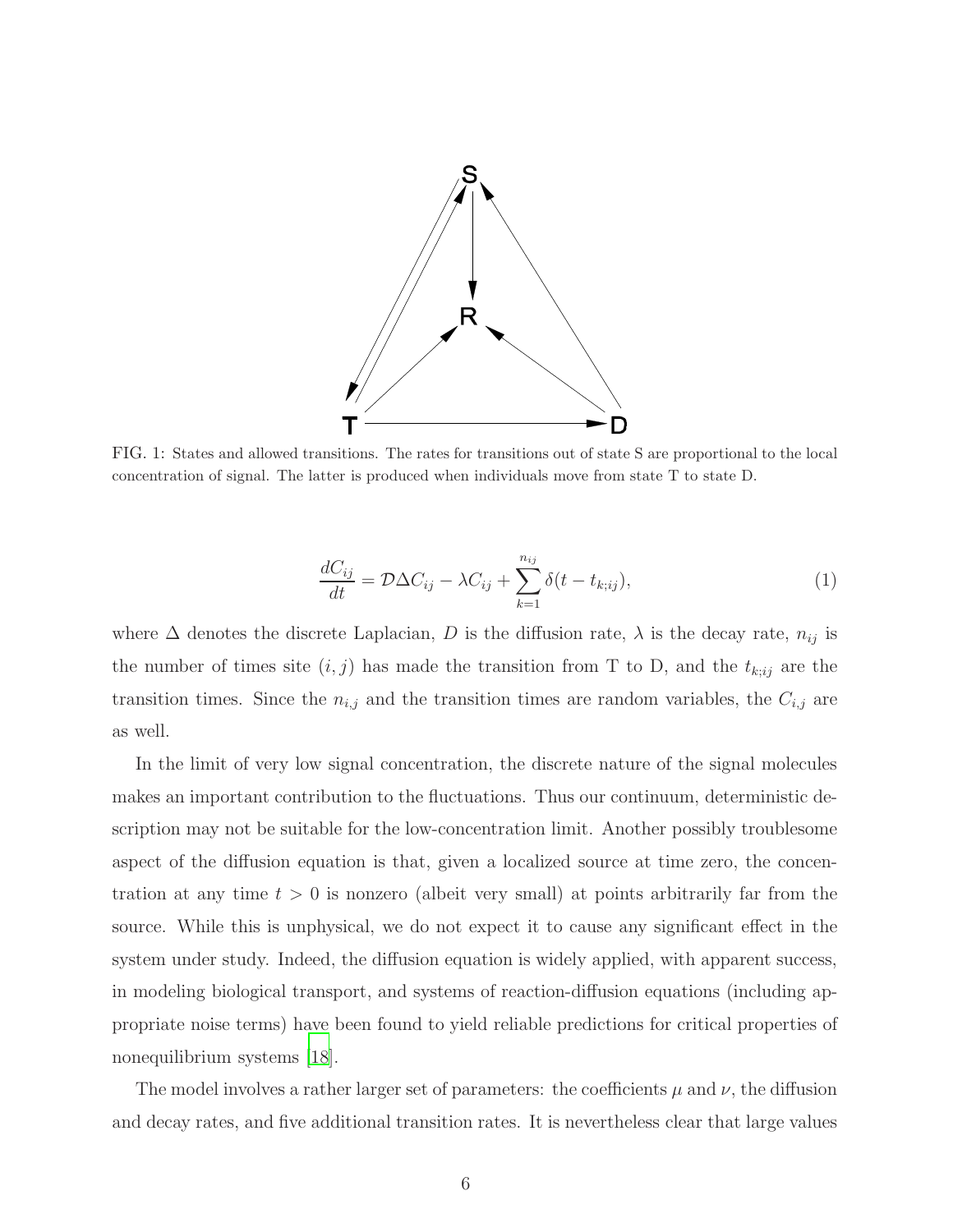of  $\mu$  and  $w_{TD}/(w_{TR} + w_{TS})$ , and small values of  $\lambda$ , favor spreading. Evidently, spreading can only occur for  $D > 0$ . Note that for  $w_{DS} = 0$ , there is no functional difference between states D and R, and we have a simpler, three-state model.

We are primarily interested in an initial condition consisting of the origin in state D, with an associated unitary signal concentration, and with all other sites in state S, and free of any signal. The ensuing evolution corresponds to an epidemic spreading from the origin. The current size of an epidemic can be defined as the number of individuals in states other than S. Of particular interest are the number  $N_R(t)$  of removed individuals, the number  $N_T(t)$  of individuals in state T, and the (spatial) average signal concentration,  $C(t)$ . The latter two quantities reflect the degree of spreading activity, since, if both are zero, further advance of the epidemic is impossible. In the spreading phase, starting from a small, localized set of affected individuals,  $N_R$  and C grow without limit in an unbounded system, whereas in the nonspreading phase these quantities cease to grow after a certain time. In a finite system,  $N_R$  and  $C$ , must eventually saturate, even in the spreading phase. The distinction between spreading and nonspreading phases is nonetheless evident in large, finite systems since, in the spreading phase, a finite fraction of individuals are eventually affected, whereas in the nonspreading phase the final fraction of affected individuals is  $\sim 1/L^2$  [\[21](#page-24-0), [22](#page-24-1)]. It is worth noting that, strictly speaking, an absorbing configuration corresponds to one without transformed cells, and with the signal concentration everywhere zero. Since C decays at a finite rate, such a situation can only obtain in the infinite-time limit. The implications for defining survival are discussed in Sec. IV.

For simplicity, we assume that the signal-dependent transitions (i.e., from S to either T or R) have rates that are proportional to the local signal concentration. Other dependencies are conceivable; at the end of the next section we briefly consider rates proportional to  $C^2$ .

#### III. MEAN-FIELD ANALYSIS

In the simplest mean-field analysis we factorize the joint probability distribution for the N-site system into a product of single site probabilities, and treat the signal concentration  $C_{ij}$  as independent of the state of the site. Denoting the probabilities for site  $(i, j)$  to be in state S, T, D, or R by  $S_{ij}$ ,  $T_{ij}$ ,  $D_{ij}$ , and  $R_{ij}$  respectively, and the mean signal concentration by  $C_{ij}$ , we then have: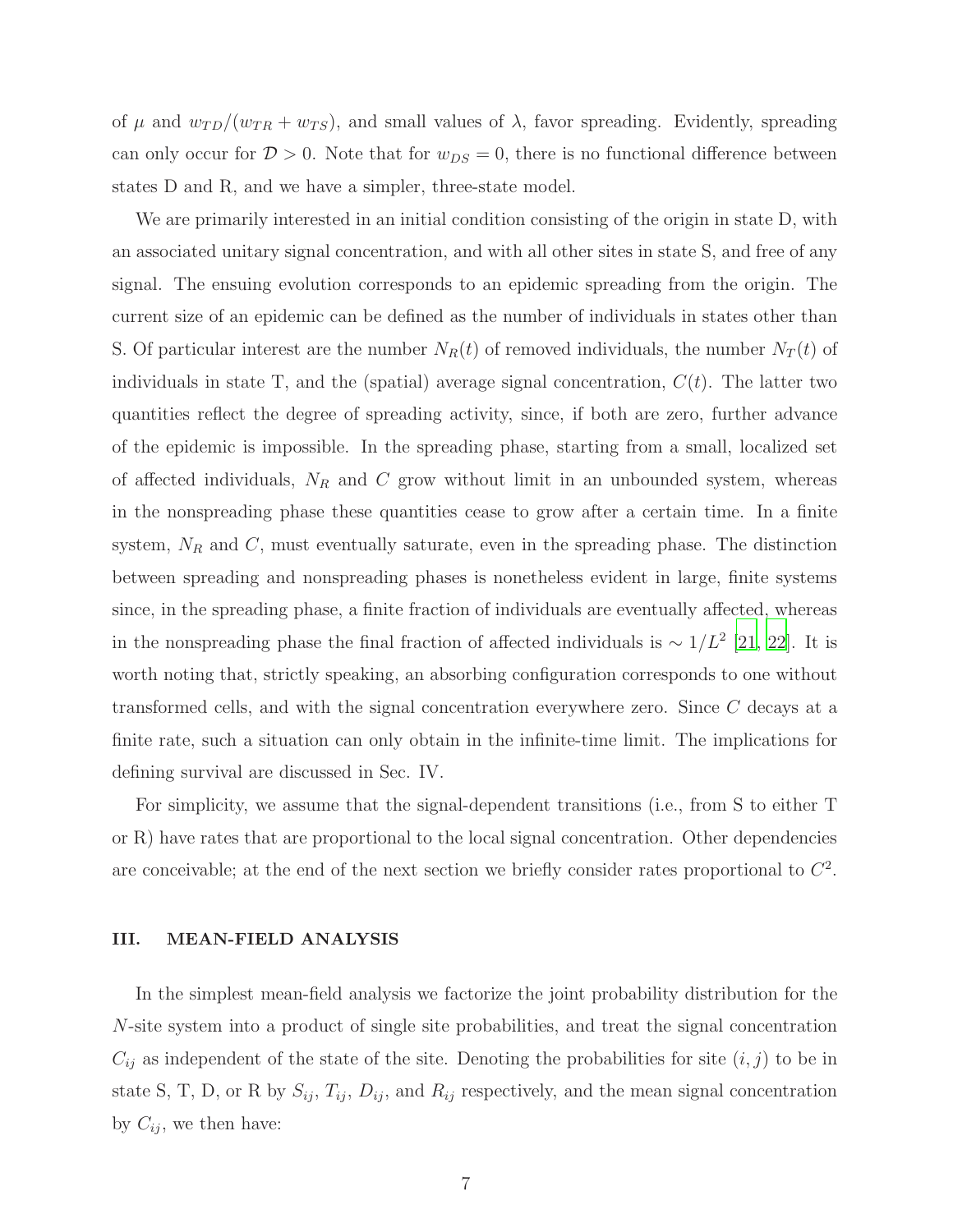<span id="page-7-0"></span>
$$
\frac{dC_{ij}}{dt} = \mathcal{D} \sum_{\langle kl, ij \rangle} (C_{kl} - C_{ij}) + w_{TD} T_{ij} - \lambda C_{ij}
$$
\n(2)

$$
\frac{dS_{ij}}{dt} = -(\mu + \nu)C_{ij}S_{ij} + w_{TS}T_{ij} + w_{DS}D_{ij}
$$
\n(3)

$$
\frac{dT_{ij}}{dt} = \mu C_{ij} S_{ij} - (w_{TS} + w_{TD} + w_{TR}) T_{ij}
$$
\n(4)

$$
\frac{dD_{ij}}{dt} = w_{TD}T_{ij} - (w_{DS} + w_{DR})D_{ij}
$$
\n(5)

$$
\frac{dR_{ij}}{dt} = \nu C_{ij} S_{ij} + w_{TR} T_{ij} + w_{DR} D_{ij}
$$
\n(6)

where the sum in the first equation extends over the nearest neighbor sites  $(k, l)$  of site  $(i, j)$ . If we take the continuum limit of these equations and let  $\mathbf{X}(\mathbf{r}) \equiv (C, S, T, D, R)$ , we obtain a set of reaction-diffusion equations,  $\partial \mathbf{X}/\partial t = \mathbf{D}\nabla^2\mathbf{X} + \mathbf{f}(\mathbf{X})$ , in which only the element  $D_{cc}$ of the diffusion matrix is nonzero.

We study a spatially uniform mean-field theory, which corresponds to the fast-diffusion limit. In this case the MF equations for the site probabilities are as above (removing the subscripts  $ij$  on all variables), while the concentration satisfies

$$
\frac{dC}{dt} = wT - \lambda C\tag{7}
$$

Given the large set of parameters, it is convenient to fix all but one, which then plays the role of a control parameter. Somewhat arbitrarily, we choose  $w \equiv w_{TD}$  (i.e., the rate at which transformed cells emit signal and become depleted), as the control parameter, and denote its critical value by  $w_c$ . We use the uniform analysis to set basic limits on survival of the spreading process, by studying an epidemic scenario. That is, we consider a very small initial source probability  $D(0)$ ,  $S(0) = 1 - D(0) \simeq 1$ , and  $T(0) = R(0) = 0$ . (We set  $D(0) = C(0) = 10^{-13}$ .) Then, as  $t \to \infty$ , a non-vanishing value of R corresponds to an epidemic in which a nonzero fraction of individuals are affected, i.e., to the spreading phase.

Figure [2](#page-8-0) shows the evolution of the transformed fraction  $T(t)$ ; in the nonspreading phase  $T(t)$  decays monotonically, while in the spreading phase it grows at intermediate times. The depleted fraction  $D(t)$  exhibits a similar behavior. The fraction of removed individuals,  $R(t)$ , grows steadily in the spreading regime, until it saturates; in the nonspreading regime it saturates at a very small value (see Fig. [3\)](#page-9-0). In the spreading phase, the growth regime is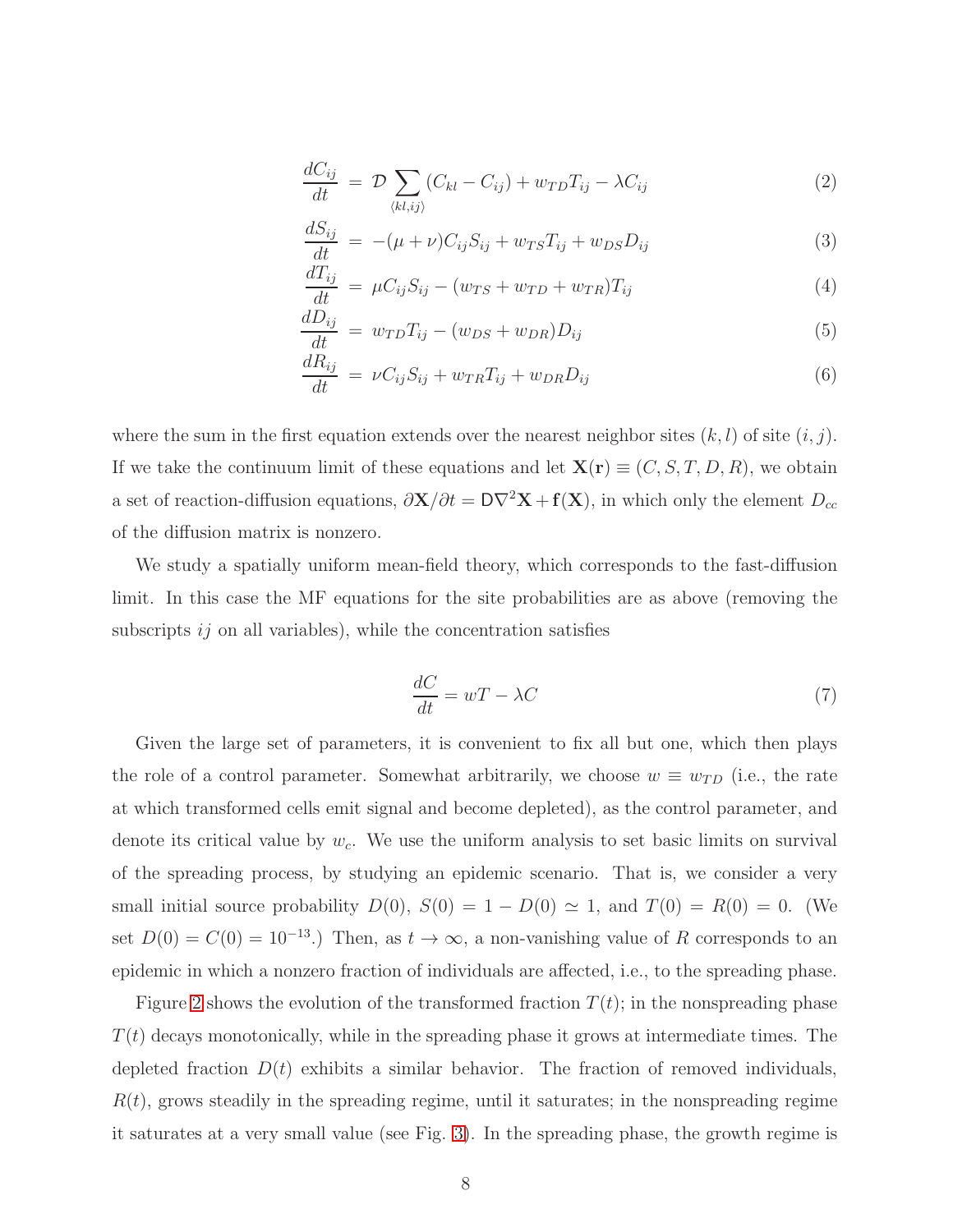followed by a crossover to exponential decay, marking the end of the epidemic. The crossover occurs due to the depletion of susceptibles.

A simple analysis allows us to determine the boundary between spreading and nonspreading phases. Since we are interested in the early stage of the evolution (following the initial transient) we set  $S = 1$ , and seek a solution in which the probabilities T and D, and the signal concentration grow exponentially:  $T(t) = T_1 e^{\gamma t}$ , and similarly for D and C. Inserting these expressions in the MF equations yields

$$
(\gamma + \lambda)(\gamma + w_T) = \mu w \tag{8}
$$

where  $w_T = w + w_{TS} + w_{TR}$ . Equating  $\gamma$  to zero yields the critical threshold:

$$
w_c = \frac{\lambda (w_{TR} + w_{TS})}{\mu - \lambda} \tag{9}
$$

Note that spreading is impossible for  $\mu < \lambda$ , and that  $w_c$  is independent of parameters  $\nu$ ,  $w_{DS}$  and  $w_{DR}$ . The above conclusions are verified in numerical solutions of the (uniform) MF equations.



<span id="page-8-0"></span>FIG. 2: Transformed fraction  $T(t)$  in uniform mean-field theory. Parameters  $\lambda = 0.05$ ,  $\mu = 0.2$ ,  $\nu = 0.1$ ,  $w_{TR} = w_{DR} = w_{TS} = w_{DS} = 0.2$ , and (lower to upper)  $w = 0.13, 0.13333... = w_c$ , and 0.134.

The original MF equations, Eq. [\(6\)](#page-7-0), not only treat sites as independent, but also treat the concentration at a site as independent of its state. This is a rather drastic approximation,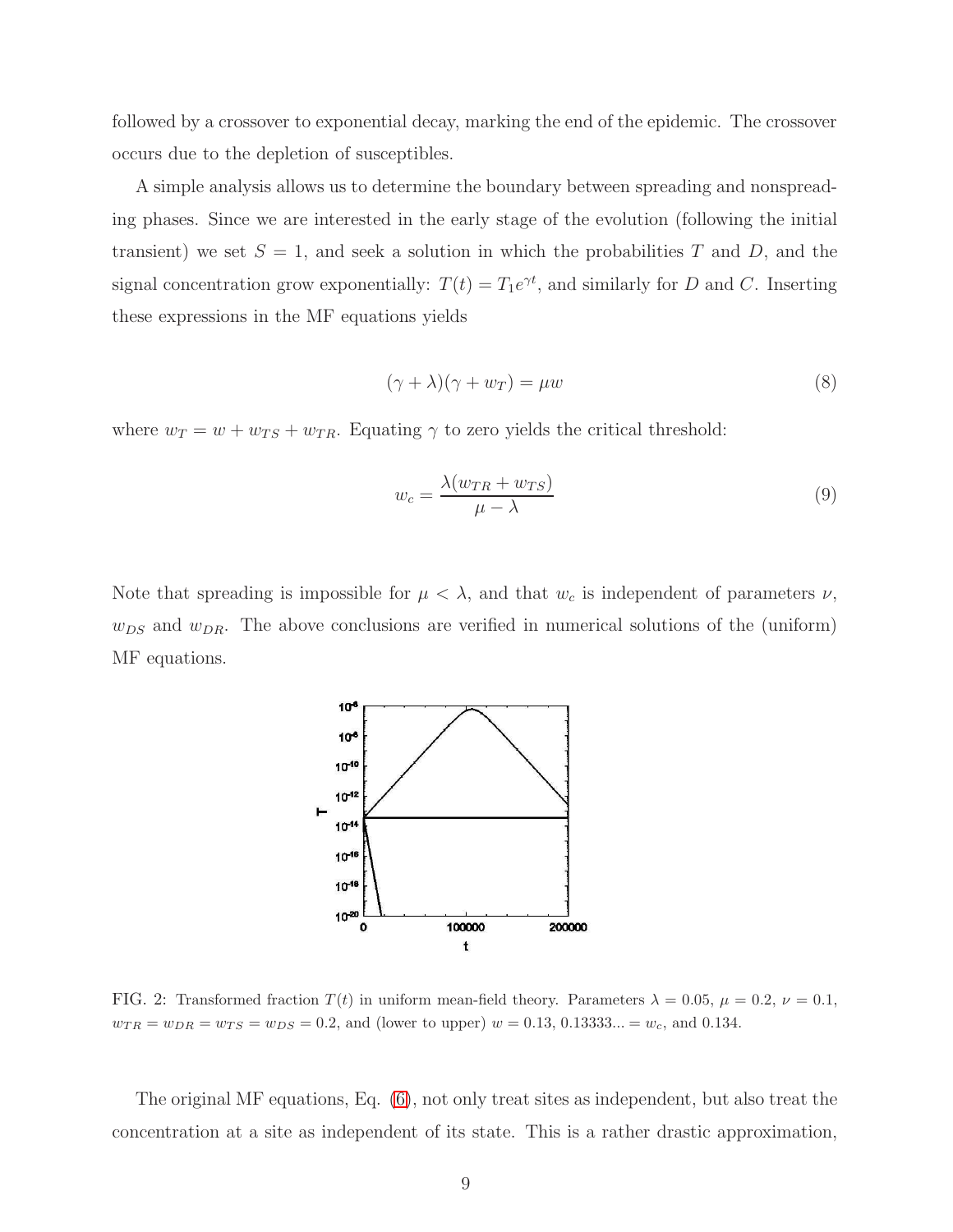

<span id="page-9-0"></span>FIG. 3: Uniform mean-field theory: limiting fraction of removed individuals versus w.

because signal molecules are only created when a site undergoes the transition  $T \rightarrow D$ ; other sites only acquire a nonzero signal concentration via diffusion. This approximation can be improved by introducing a concentration variable  $C_J$  for each site type; here  $C_J$ denotes the mean concentration at a site, given that it is in state J. To derive a set of mean-field equations for the site probabilities and the associated concentrations, we treat the amount of signal at a given site as a discrete variable, n. Let  $P(J, n, t)$  denote the (joint) probability that a site is in state J and has exactly  $n$  units of signal. Then the probability of state  $J$  is  $P(J, t) = \sum_n P(J, n, t)$ , and  $C_J(t) = \sum_n n P(J, n, t) / \sum_n P(J, n, t) =$  $\sum_{n} nP(J,n,t)/P(J,t)$ , so that

<span id="page-9-1"></span>
$$
\frac{dC_J}{dt} = \frac{\sum_{n} n[dP(J, n, t)/dt]}{P(J, t)} - \frac{[dP(J, t)/dt]C_J(t)}{P(J, t)}
$$
(10)

Consider, for example, state S. There are contributions to  $dP(S, n, t)/dt$  due to (1) decay of the signal; (2) diffusion between the site and its neighbors; and (3) transitions between state S and other states. To treat diffusion at this level of approximation, we suppose that all four neighbors of a given site have the same, average concentration,  $C(t) = \sum_{J} P(J, t)C_{J}(t)$ . Then we have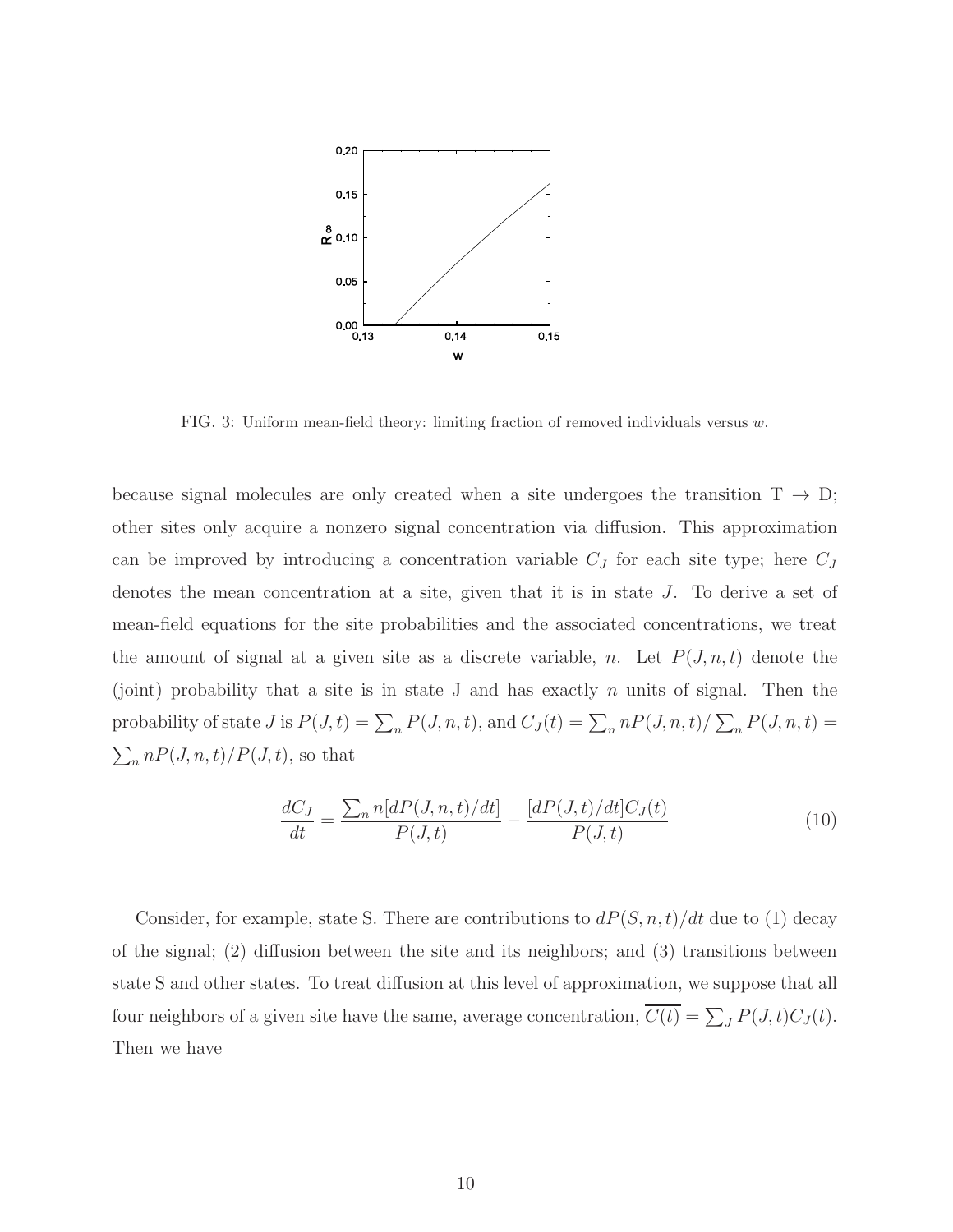$$
\frac{dP(S, n, t)}{dt} = \lambda[(n + 1)P(S, n + 1, t) - nP(S, n, t)] \n+ 4D\overline{C}[P(S, n - 1, t) - P(S, n, t)] + 4D[(n + 1)P(S, n + 1, t) - nP(S, n, t)] \n+ w_{TS}P(T, n, t) + w_{DS}P(D, n, t) - n(\mu + \nu)P(S, n, t).
$$
\n(11)

Summing over  $n$ , we find,

<span id="page-10-0"></span>
$$
\frac{\sum_{n} n[dP(S, n, t)/dt]}{P(S, t)} = -\lambda C_{S} + 4\mathcal{D}[\overline{C} - C_{S}] - (\mu + \nu)\langle n^{2} \rangle_{S}
$$

$$
+ w_{TS}C_{T}\frac{P(T)}{P(S)} + w_{DS}C_{D}\frac{P(D)}{P(S)}, \qquad (12)
$$

where  $\langle n^2 \rangle_S \equiv \sum_n n^2 P(S, n.t)/P(S, t)$ . The second term in Eq. [\(10\)](#page-9-1) involves,

$$
\frac{\sum_{n} [dP(S, n, t)/dt]}{P(S, t)} = -(\mu + \nu)C_{S} + w_{TS} \frac{P(T)}{P(S)} + w_{DS} C_{D} \frac{P(D)}{P(S)}.
$$
\n(13)

Multiplying by  $C_S$  and subtracting the result from Eq. [\(12\)](#page-10-0), we obtain

$$
\frac{dC_S}{dt} = -\lambda C_S + 4\mathcal{D}[\overline{C} - C_S] + w_{TS}[C_T - C_S] \frac{P(T)}{P(S)} + w_{DS}[C_D - C_S] \frac{P(D)}{P(S)},\tag{14}
$$

where we have set  $var(n) = \langle n^2 \rangle_s - C_s^2$  to zero, as is usual in a mean-field approach. Proceeding in the same manner, we find,

$$
\frac{dC_T}{dt} = -\lambda C_T + 4\mathcal{D}[\overline{C} - C_T] + \mu C_S[C_S - C_T] \frac{P(S)}{P(T)},\tag{15}
$$

$$
\frac{dC_D}{dt} = -\lambda C_D + 4\mathcal{D}[\overline{C} - C_D] + w[1 + C_T - C_D]\frac{P(T)}{P(D)},
$$
\n(16)

and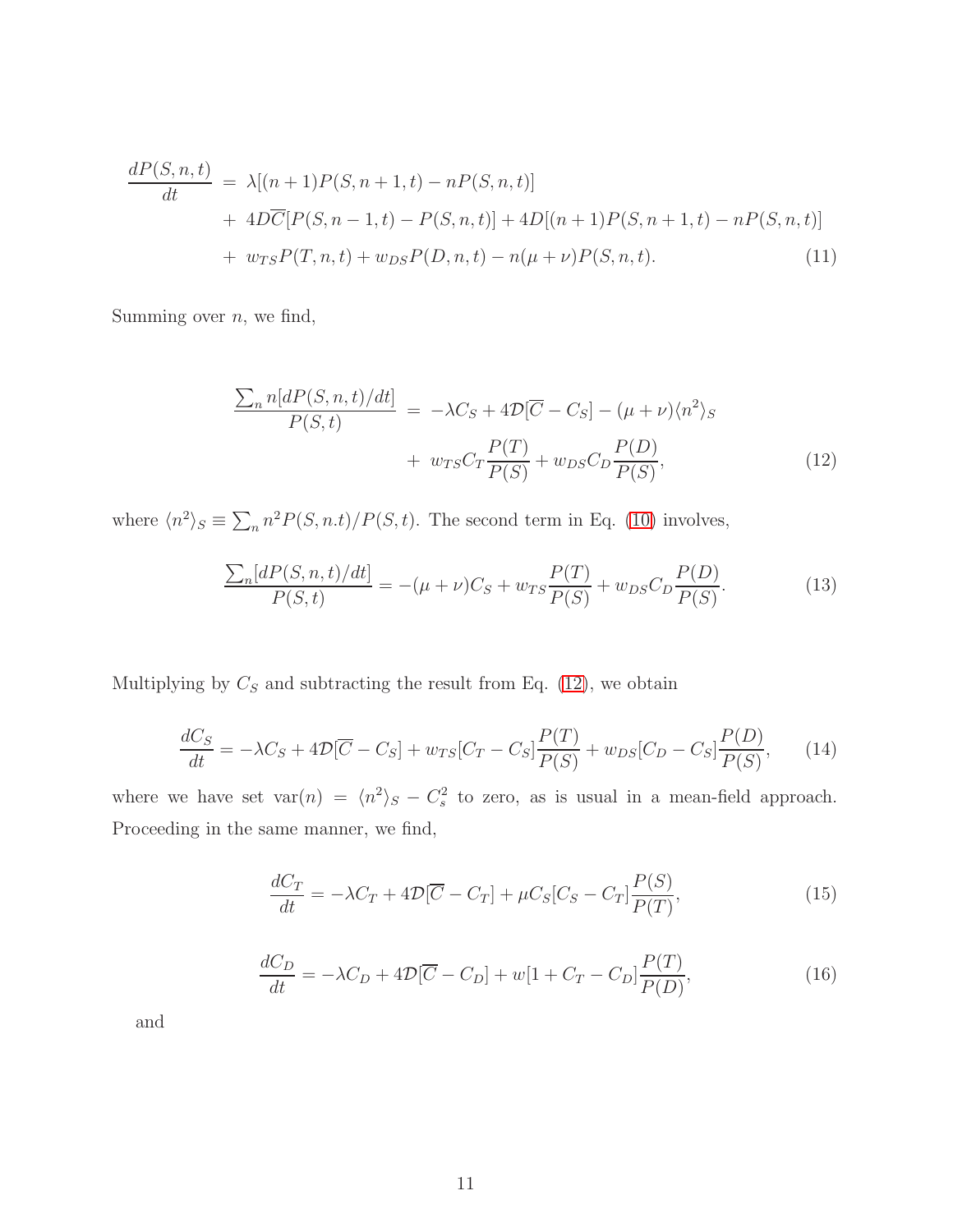$$
\frac{dC_R}{dt} = -\lambda C_R + 4\mathcal{D}[\overline{C} - C_R] + \nu C_S[C_S - C_R] \frac{P(S)}{P(R)} \n+ w_{TR}[C_T - C_R] \frac{P(T)}{P(R)} + w_{DR}[C_D - C_R] \frac{P(D)}{P(R)}.
$$
\n(17)

Numerical solution of this set of equations yields a critical threshold,  $w_c$ , which decreases monotonically with diffusion rate  $\mathcal{D}$ , approaching the value of the simple MF analysis as  $\mathcal{D} \to \infty$ . Figure [4](#page-11-0) shows the evolution of the state probabilities and concentrations in a nearcritical system, as predicted by the diffusive mean-field theory (DMFT). The predictions of DMFT for  $w_c$  are compared with simulation results in the following section.



<span id="page-11-0"></span>FIG. 4: Diffusive mean-field theory: temporal evolution. Lower panel (lower to upper): state probabilities  $P(D, t)$ ,  $P(T, t)$ , total signal concentration  $C(t)$ , and  $P(R, t)$ ; upper panel (lower to upper): conditional concentrations  $C_S$  and  $C_T$  (indistinguishable at this scale),  $C_R$ , and  $C_D$ . Parameters  $\lambda = 0.05$ ,  $\mu = 0.2$ ,  $\nu = 0.1, w_{TR} = w_{DR} = w_{TS} = w_{DS} = 0.2, \mathcal{D} = 0.02, \text{ and } w = 0.2, \text{ slightly greater than } w_c = 0.19587.$ 

An advantage of MFT is that it readily allows investigation of diverse scenarios. We use MFT to perform a preliminary study of a variant of the model defined above, in which the rates for the transitions  $S \to T$  and  $S \to R$  are  $\mu C^2$  and  $\nu C^2$ , respectively, representing a situation in which healthy individuals are essentially insensitive to very low signal concentrations. In the epidemic context, this corresponds to a situation in which small concentrations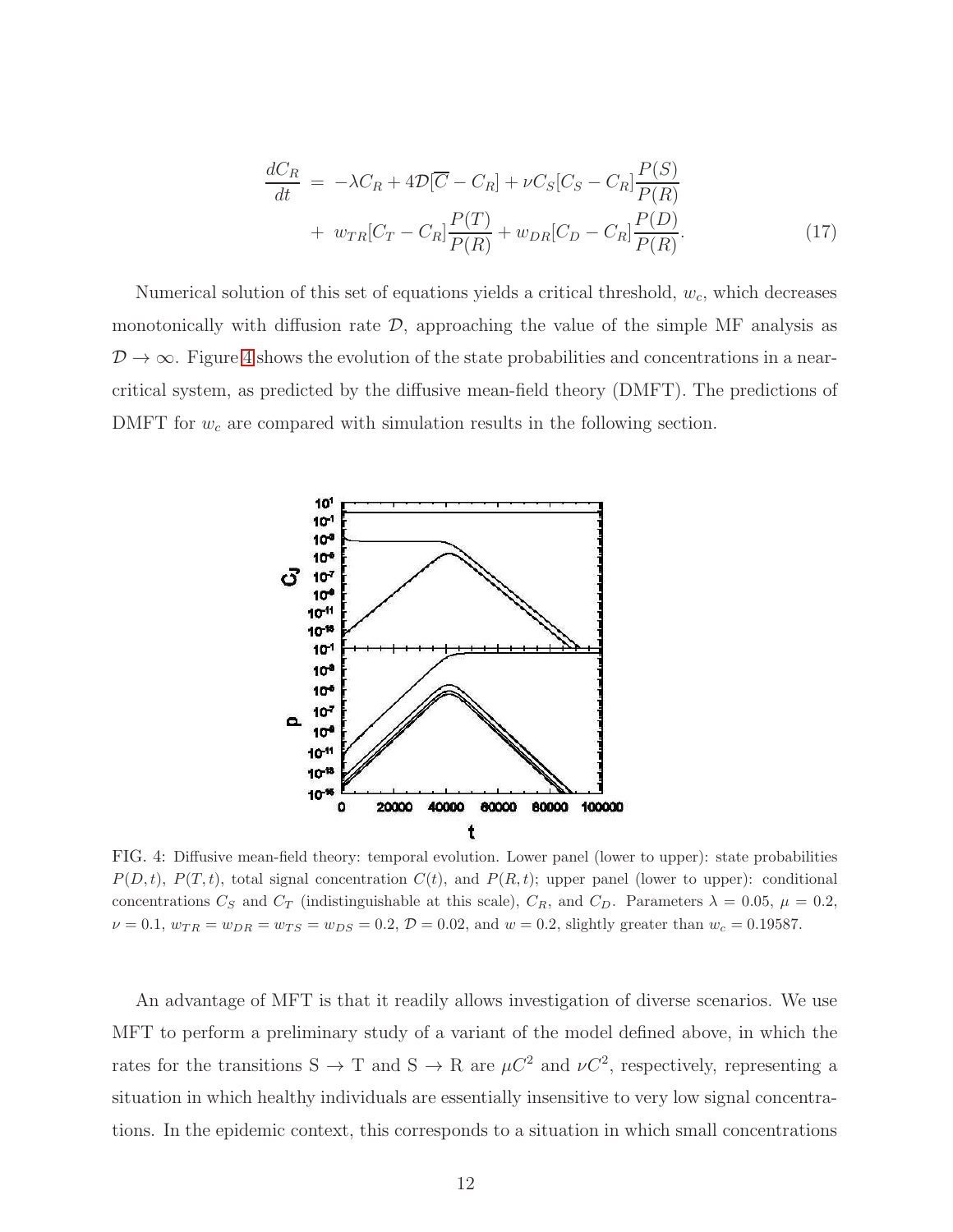of a disease agent are effectively eliminated by the immune system, whereas higher concentrations overwhelm it. Experience with nonequilibrium phase transitions in systems such as Schlögl's second model  $[23]$ , leads one to expect a discontinuous phase transition in this case. This is indeed verified for certain sets of parameters, featuring relatively large values of  $\mu$ ; an example is shown in Fig. [5.](#page-12-0) (Note that in this case the transition value  $w_c$  depends on the initial signal concentration.)



<span id="page-12-0"></span>FIG. 5: MFT: Final removal fraction  $R_{\infty}$  versus w for  $\mu = 10$ ,  $C(0) = 0.01$ , when the transition rates from S to T and S to R are  $\propto C^2$ , with other parameters as in Fig. [2.](#page-8-0)  $R_{\infty}$  jumps from about 0.16 to 0.998 when  $w = 0.15335.$ 

#### IV. SIMULATIONS

Simulations of the model defined in Sec. II are performed on square lattices of  $L \times L$ sites. These studies begin with all sites in state S (and having signal concentration zero) except for the origin, which is in state D, with a signal concentration of unity. Although the boundaries are open, the system size is chosen such that sites on the boundary remain in state S, and have negligible signal concentration, for the duration of the studies. In the simulation algorithm, at each step, corresponding to a time interval  $\Delta t$ , the cellular states evolve as follows: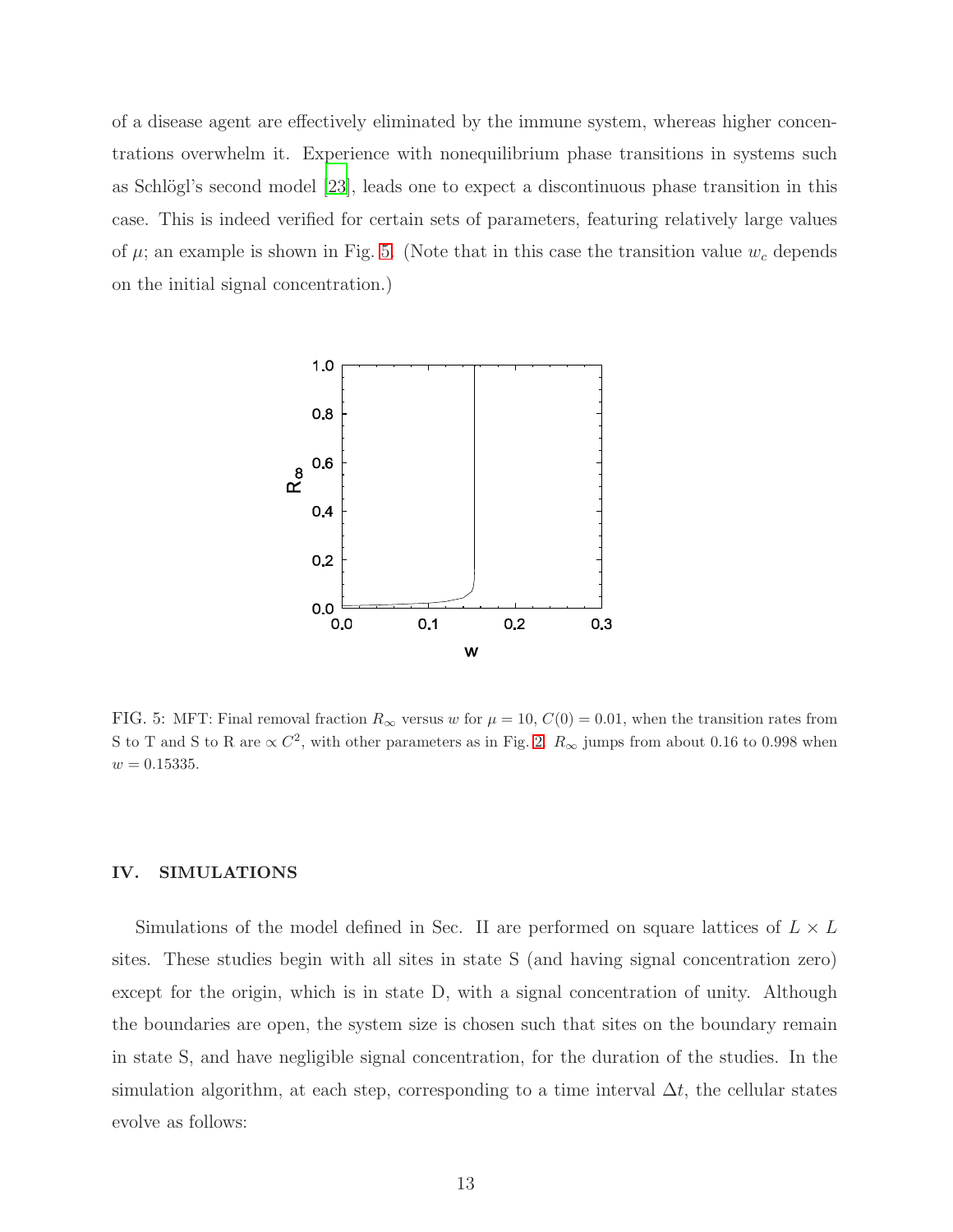(i) if site  $(i, j)$  is in state S, it remains in that state with probability  $p_s = \exp[-(\mu + \nu)C_{ij}\Delta t]$ . It makes a transition to state T with probability  $(1-p_s)\mu/(\mu+\nu)$ , and to R with probability  $(1 - p_s)\nu/(\mu + \nu)$ .

(ii) if the site is in state T, it remains in this state with probability  $p_t = \exp[-w_T \Delta t]$ . The probability of a transition to state  $J$  (=S, D, or R) is  $(1 - p_t)w_{TJ}/w_T$ .

(iii) if the site is in state D, it remains so with probability  $p_d = \exp[-w_D\Delta t]$ . The probability of a transition to state J (=S or R) is  $(1 - p_d)w_{DJ}/w_D$ .

(iv) sites in state R remain in this state.

In addition, the signal concentration is updated in accord with Eq. [\(1\)](#page-5-1), that is,  $C_{ij} \rightarrow C'_{ij}$  $\exp(-\lambda \Delta t)C_{ij} + \mathcal{D}\Delta t \sum_{kl}[C_{kl}-C_{ij}],$  with the additional contribution  $C_{ij} \to C_{ij}+1$  at a step in which site  $(i, j)$  makes a transition from state T to state D. Most of the studies reported below use  $\Delta t = 0.4$ . We found that the results using a smaller time step ( $\Delta t = 0.2$ ) we essentially the same. In studies of large  $D$  values, however, it was necessary to reduce the time step to 0.2 or 0.1 to maintain reliability.

Since the transition between spreading and nonspreading phases is apparently continuous, we determine the critical point  $w_c$  by searching for power-law behavior of the level of activity  $n(t)$ , the survival probability  $P(t)$ , and the mean-square distance of removed cells cells from the origin,  $R^2(t)$ , as functions of time. The activity level  $n(t)$  is conveniently defined as the number  $N_T$  of sites in state T, since growth of the active region requires transformed cells or a nonzero signal concentration. We find that at long times, the behavior of the total signal concentration is similar to that of  $N_T$ .

As noted in Sec. II, the definition of survival is not completely obvious in the present model. Our definition is based on the continued increase in the number of R cells. To begin, we study the distribution of waiting times  $t_w$  between successive events in which  $N_R \rightarrow N_R + 1$ . Studying a large number of realizations up to some maximum time,  $t_M$ , we find that they can be divided into two classes: those in which  $N_R$  increases until the end, and those in which this number saturates well before. In the latter class, the final configuration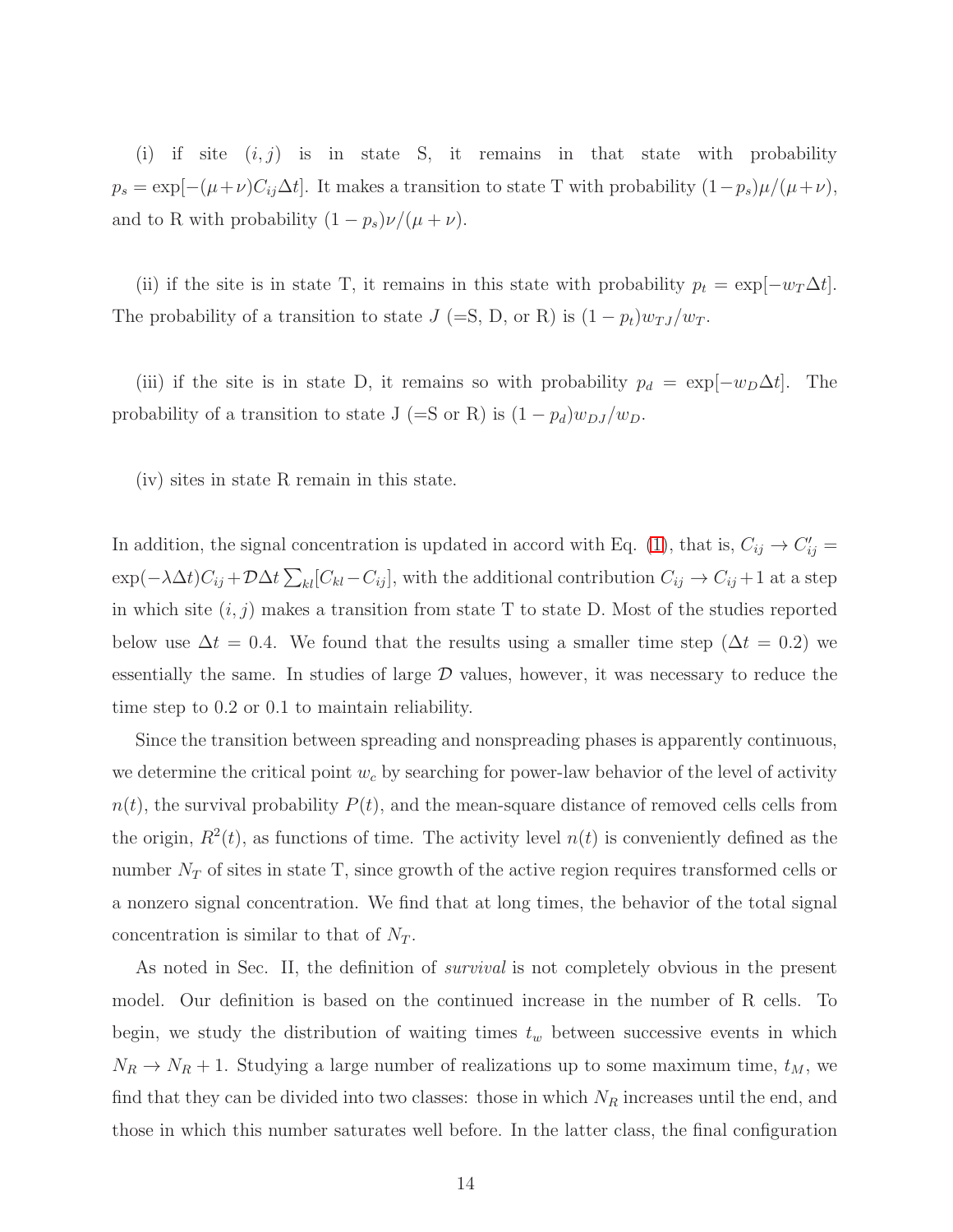is devoid of T cells, and the total signal concentration is extremely small, so that further growth in  $N_R$  is essentially impossible. We find that in the class of realizations with sustained activity, the probability distribution of waiting times,  $P(t_w)$ , falls to zero above a certain value. On this basis, we define a maximum waiting time time,  $t_{WM}$ , somewhat larger than the value associated with the cutoff of  $P(t_w)$ . If, in a given realization, the waiting time  $t_w$  exceeds  $t_{WM}$ , the system is taken to be inactive, and the realization ends; the time of deactivation is taken as that of the most recent transition to state R. The survival probability  $P(t)$  is then defined as the fraction of realizations that are active at time t. (For the parameter set analyzed below, we use  $t_{WM} = 180.$ )

The quantities  $P(t)$ ,  $n(t)$ , and  $R^2(t)$  are expected to follow [\[3](#page-23-2), [24](#page-24-3)],

$$
n(t) \sim t^{\theta}, \tag{18}
$$

$$
P(t) \sim t^{-\delta},\tag{19}
$$

$$
R^2(t) \sim t^{z_{sp}},\tag{20}
$$

at the critical point, where  $\theta$ ,  $\delta$  and  $z_{sp}$  are critical exponents associated with spreading. We expect the cluster generated by the critical process to be a fractal; its radius of gyration should follow  $R_g \sim n^{1/D_f}$ , where  $D_f$  is the fractal dimension [\[25](#page-24-4)].

We perform detailed studies using the parameter values  $\lambda = 0.05$ ,  $\mu = 0.5$ ,  $\nu = 0.1$ , and  $w_{TR} = w_{DR} = w_{TS} = w_{DS} = 0.2$ , using system sizes L of up to 600, and simulation times of up to  $t_M = 10000$  time units. (The number of simulation steps is  $t_M/\Delta t$ .) For each value of the diffusion rate  $\mathcal D$  studied, we determine the critical value  $w_c$  using the power-law criterion for  $P(t)$ . Specifically, we estimated  $w_c$  using the local slope  $\theta(t)$ , as described below. The uncertainty in  $w_c$ , on the order of  $5 \times 10^{-4}$ , reflects the range of w values for which we cannot rule out an asymptotic linear behavior of  $\theta(t)$  versus  $1/t$  at long times. The resulting phase boundary is compared against mean-field theory in Fig. [6.](#page-15-0) Mean-field theory furnishes the correct order of magnitude, but underestimates  $w_c$ , especially for small values of  $\mathcal{D}$ . The diffusive MFT furnishes a slight improvement over simple MFT. For  $D \to \infty$ , the mean-field prediction converges to  $2/45 = 0.0444...$ ; simulations in this limit (using a spatially uniform signal concentration) yield  $w_c = 0.045(1)$ , consistent with MFT. Figure [7](#page-16-0) shows a similar comparison for  $w_c$  as a function of  $\mu$ , for  $\mathcal{D} = 0.02$ ; in this case the DMFT prediction is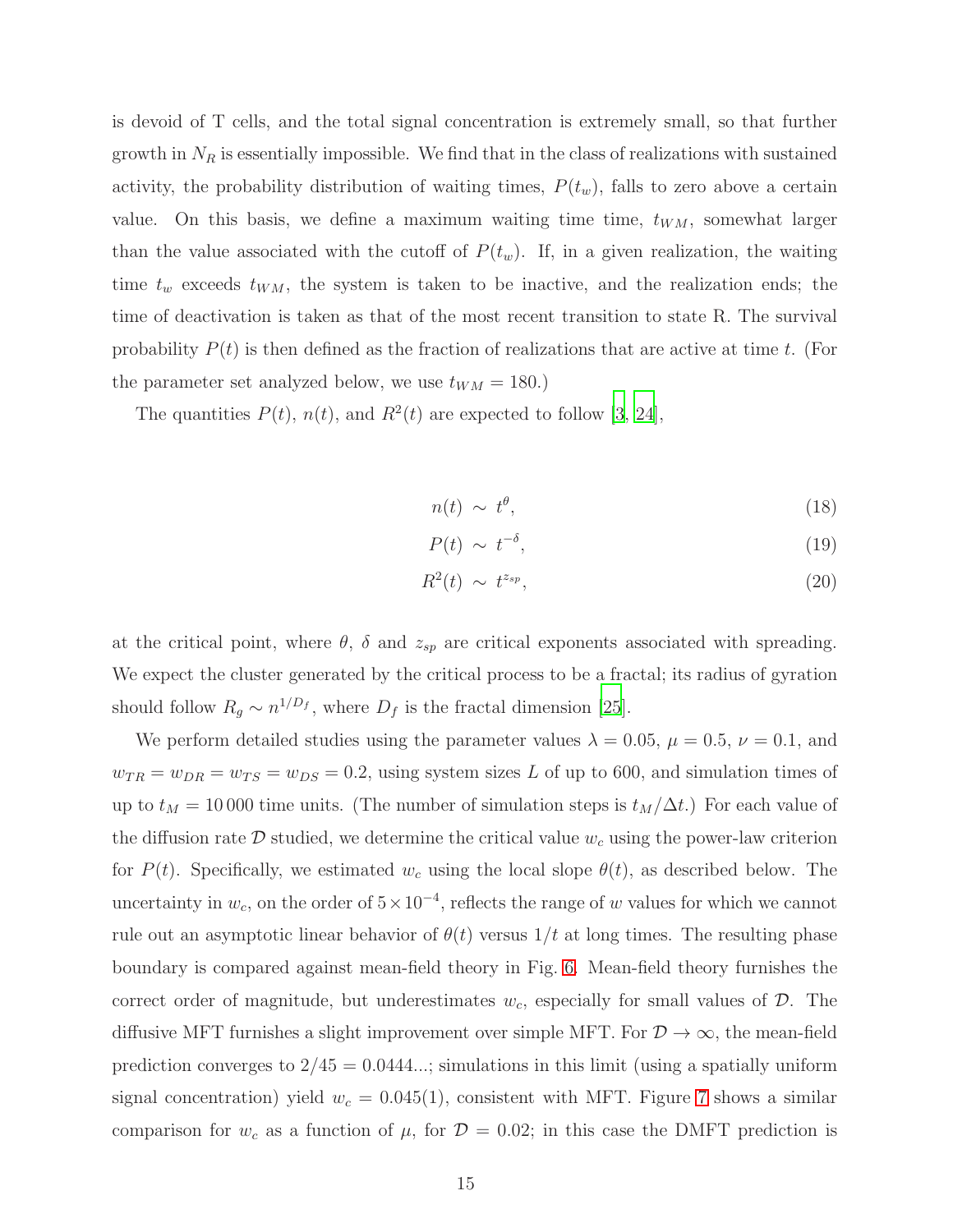about a factor of five smaller than the simulation value.

We also determined  $w_c$  for a rather different set of parameters:  $\nu = 0.51, \mu = 0.79,$  $\lambda = 0.1, \mathcal{D} = 2.94, \text{ and } w_{DR} = w_{DS} = w_{TR} = w_{TS} = 0.0079.$  In this case simulation yields  $w_c = 3.15(5) \times 10^{-3}$ , while simple and diffusive MFT yield  $w_c = 2.29 \times 10^{-3}$  and  $2.31 \times 10^{-3}$ , respectively. The closer agreement between simulation and MFT in this case can be attributed to the higher diffusion rate.



<span id="page-15-0"></span>FIG. 6: (Color online) Critical rate w<sub>c</sub> versus diffusion rate  $\mathcal D$  for  $\lambda = 0.05$ ,  $\mu = 0.5$ ,  $\nu = 0.1$ , and  $w_{TR} = w_{DR} = w_{TS} = w_{DS} = 0.2$ . Points: simulation; solid curve: diffusive mean-field theory. The dashed line indicates the value predicted by simple MFT. Error bars are smaller than the symbols.

#### A. Critical behavior

Following preliminary studies which indicated that  $w_c \simeq 0.297$ , (for the parameter set mentioned above, with  $\mathcal{D} = 0.02$ , we performed a more detailed study using  $L = 360$ and  $t_M = 5000$ , with 72000 realizations for each value of w studied. A large number of realizations is necessary to obtain a clear result for  $w_c$  and the critical exponents. Using a set of  $10^3$  or  $10^4$  realizations (a number that would be sufficient for studying the contact process, for example) the results are dominated by fluctuations. We believe that this is due to the multi-step nature of propagation, and in particular, to diffusion. For the relatively small diffusion rate used here, the initial stages of propagation depend on rare events, whereas for large values of D, we expect that long simulations of large systems would be needed to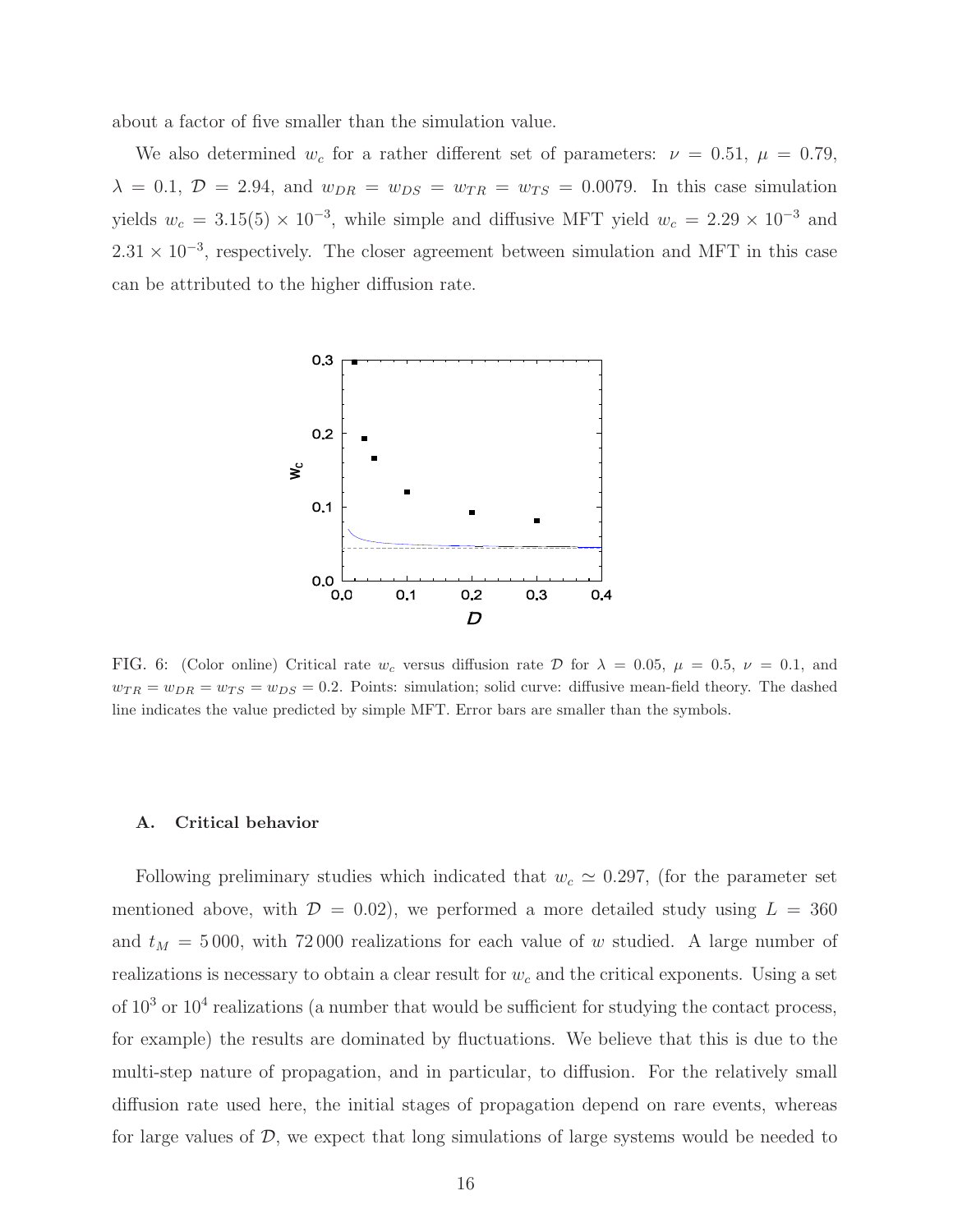

<span id="page-16-0"></span>FIG. 7: (Color online) Critical rate  $w_c$  versus parameter  $\mu$  for  $\mathcal{D} = 0.02$  and other parameters as in Fig. [6.](#page-15-0) Points: simulation; solid curves: diffusive MFT (upper) and simple MFT (lower). Error bars are smaller than the symbols.

observe the crossover from mean-field-like behavior to the asymptotic scaling regime.

The spreading exponents  $\theta$ ,  $\delta$  and  $z_{sp}$  are estimated via analysis of the local slopes,  $\theta(t)$ , etc. For example,  $\theta(t)$  is defined as the inclination of a least-square linear fit to the data for  $n(t)$  (on logarithmic scales), on the interval  $[t/a, at]$ . (The choice a represents a compromise between high resolution, for smaller  $a$ , and insensitivity to fluctuations, for larger values; we use a in the range 2-3.) We estimate the exponents by plotting the local slopes versus  $1/t$ and extrapolating to  $1/t = 0$ . Since a supercritical process leads to local slopes that curve upward, and vice-versa, we seek the value of  $w$  associated with the least curvature. The local slopes are plotted in Fig. [8.](#page-17-0) On this basis of these results we estimate the critical point as  $w_c = 0.2972(1)$ , and find  $\theta = 0.573(5)$ ,  $\delta = 0.096(1)$  and  $z_{sp} = 1.768(2)$ . (The estimate for  $w_c$  is based on the data for  $\theta(t)$ .) The results for the exponents compare reasonably well with the literature values,  $\theta = 0.586$ ,  $\delta = 0.092$ , and  $z_{sp} = 1.771$  for dynamic percolation in two dimensions [\[26](#page-24-5), [27\]](#page-24-6). The main source of uncertainty in the exponent estimates is the uncertainty in  $w_c$  itself. The exponents obey the scaling relation of dynamic percolation,  $\theta = z_{sp} - 2\delta - 1$ , to within uncertainty.

To determine the fractal dimension of the critical cluster, we studied the radius of gyration  $R_g$  of the final cluster as a function of its size, n, in a set of 500 realizations using  $t_M = 5000$ . One expects that at the critical point,  $R_g \propto n^{1/D_f}$ , for  $n \gg 1$  [\[25\]](#page-24-4). A least-squares linear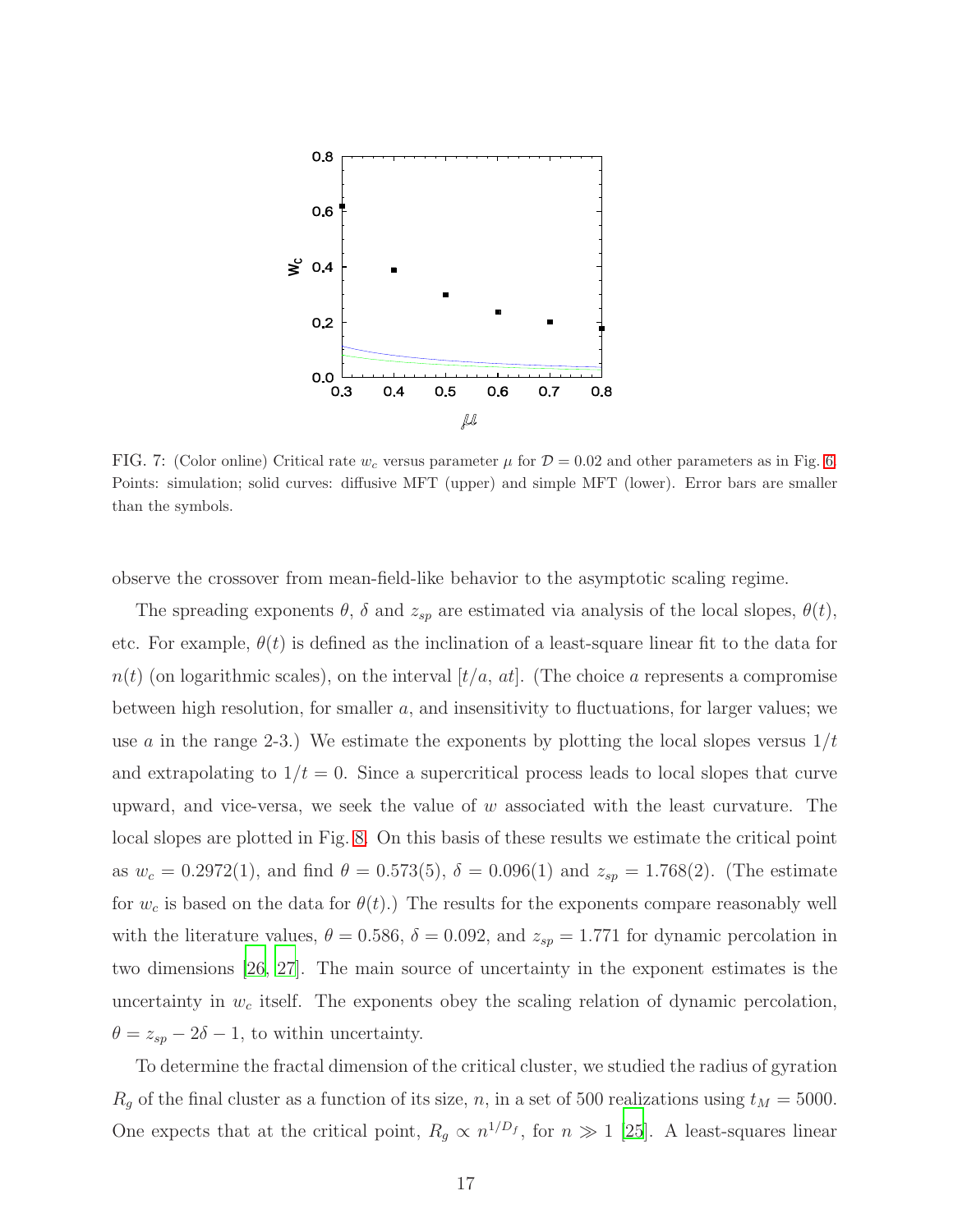

<span id="page-17-0"></span>FIG. 8: Simulation: local slopes  $\theta(t)$ ,  $\delta(t)$ , and  $z_{sp}(t)$  for (lower to upper, on left)  $w = 0.297, 0.2972,$  and 0.2975. Parameters:  $\mathcal{D} = 0.02$ ,  $\lambda = 0.05$ ,  $\mu = 0.5$ ,  $\nu = 0.1$ , and  $w_{TR} = w_{DR} = w_{TS} = w_{DS} = 0.2$ .

fit to the data (see Fig. [9\)](#page-18-0) yields  $R_g \sim n^{0.525(6)}$ , corresponding to a fractal dimension of  $D_F = 1.91(2)$ . The value for two-dimensional percolation is  $91/48 \simeq 1.896$  [\[25\]](#page-24-4).

#### B. Subcritical regime

In the subcritical (nonspreading) regime, three quantities of interest are the mean lifetime  $t_p$ , the mean (final) cluster size n and the mean radius of gyration  $R_g$  of the final cluster. One expects that, in the neighborhood the critical point, these quantities scale as [\[26\]](#page-24-5),

$$
t_p \propto \Delta^{-\nu_{\parallel}}, \quad n \propto \Delta^{-\zeta}, \quad R_s \propto \Delta^{-\nu_{\perp}} \tag{21}
$$

where  $\Delta = w_c - w$ , and  $\zeta = \gamma \nu_{\parallel}/\nu_{\perp}$ , with  $\gamma$  the percolation critical exponent governing the divergence of the mean cluster size.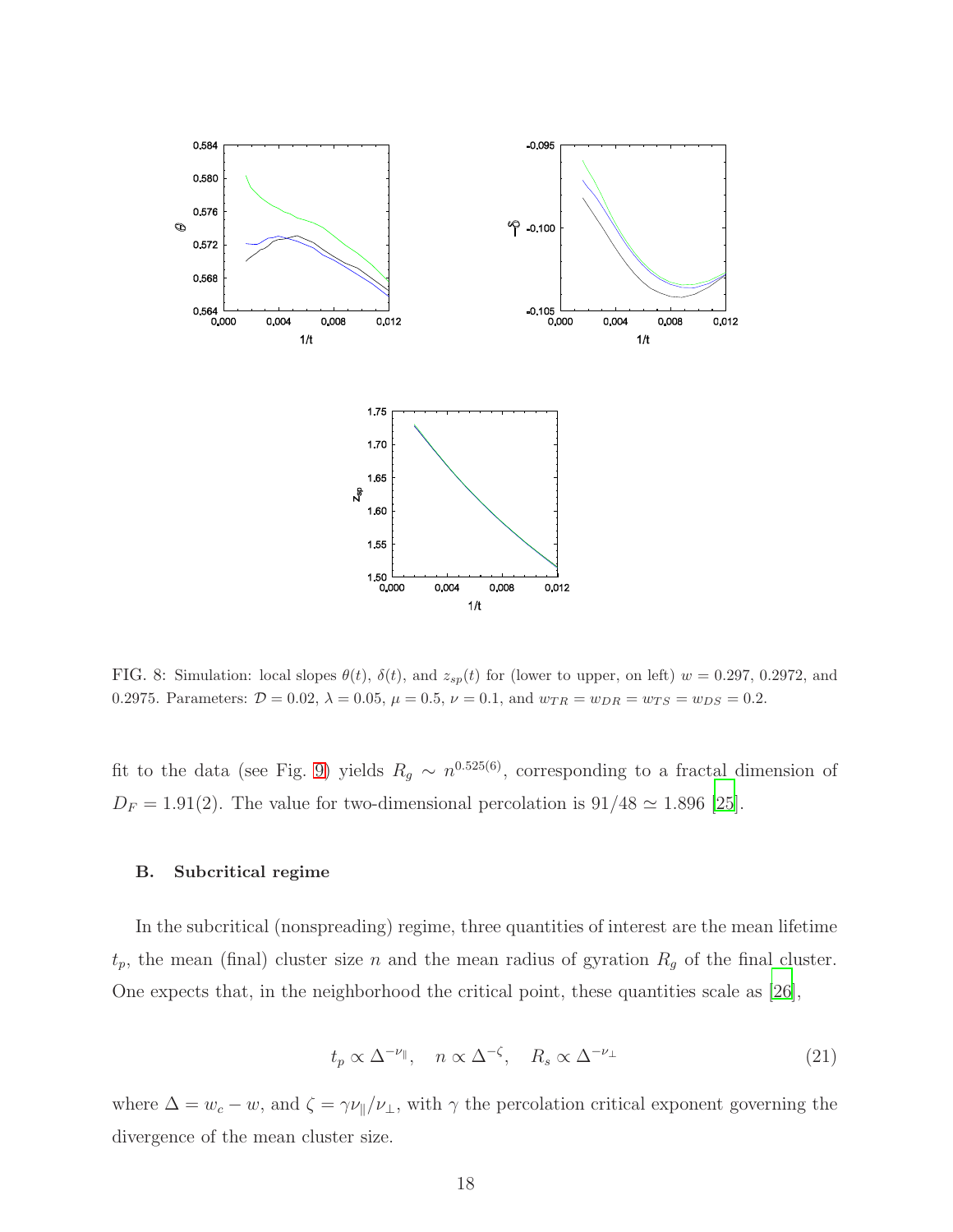

<span id="page-18-0"></span>FIG. 9: Simulation: radius of gyration  $R_g$  versus cluster size n at the critical point for parameters as in Fig. [8,](#page-17-0) with  $w = 0.2972$ .

We estimate the exponents  $\nu_{\parallel}$ ,  $\zeta$  and  $\nu_{\perp}$  using simulations with system size  $L = 1000$ , and 1000 realizations for each value of  $w$  studied, for the parameter set defined above (see Fig. [10\)](#page-19-0). The simulation results yield the estimates  $\nu_{\parallel} = 1.52(2), \nu_{\perp} = 1.29(3), \text{ and } \zeta = 2.69(3).$ (We note, however, that the result for  $\nu_{\perp}$  should not be taken very seriously, given the small values of  $R_g$ .) The reference values for dynamic percolation in two dimensions are  $\nu_{\parallel} = 1.506, \nu_{\perp} = 4/3, \text{ and } \zeta = 2.698 \; [26].$  $\nu_{\parallel} = 1.506, \nu_{\perp} = 4/3, \text{ and } \zeta = 2.698 \; [26].$  $\nu_{\parallel} = 1.506, \nu_{\perp} = 4/3, \text{ and } \zeta = 2.698 \; [26].$ 

## C. Clusters and spreading

Figure [11](#page-20-0) shows examples of growing clusters at the critical point for two rather different values of the diffusion rate. The one corresponding to a smaller  $D$  value is more densely connected, while the other shows evidence of "colonies" growing at some distance from the main concentration, as well as a more diffuse boundary. The distribution of transformed and depleted cells around the perimeter is highly nonuniform in both cases. Further growth appears to be likely only in limited areas, as reflected in the nonuniform signal concentration. In the supercritical regime, cluster growth is more symmetric, but still somewhat irregular, as shown in Fig. [12,](#page-20-1) for parameters such that  $w \simeq 1.08w_c$  and  $1.33w_c$ .

We close this section with results on the propagation velocity  $v_s$  in the spreading phase. Near the critical point (or the critical line in the  $w$ - $\mathcal{D}$  plane) the velocity is expected to scale as  $v_s \sim \epsilon^{\nu_{||}-\nu_{\perp}}$ , where  $\epsilon$  is the distance from criticality [\[3](#page-23-2)]. This gives  $v_s \sim \epsilon^{0.173}$  for dynamic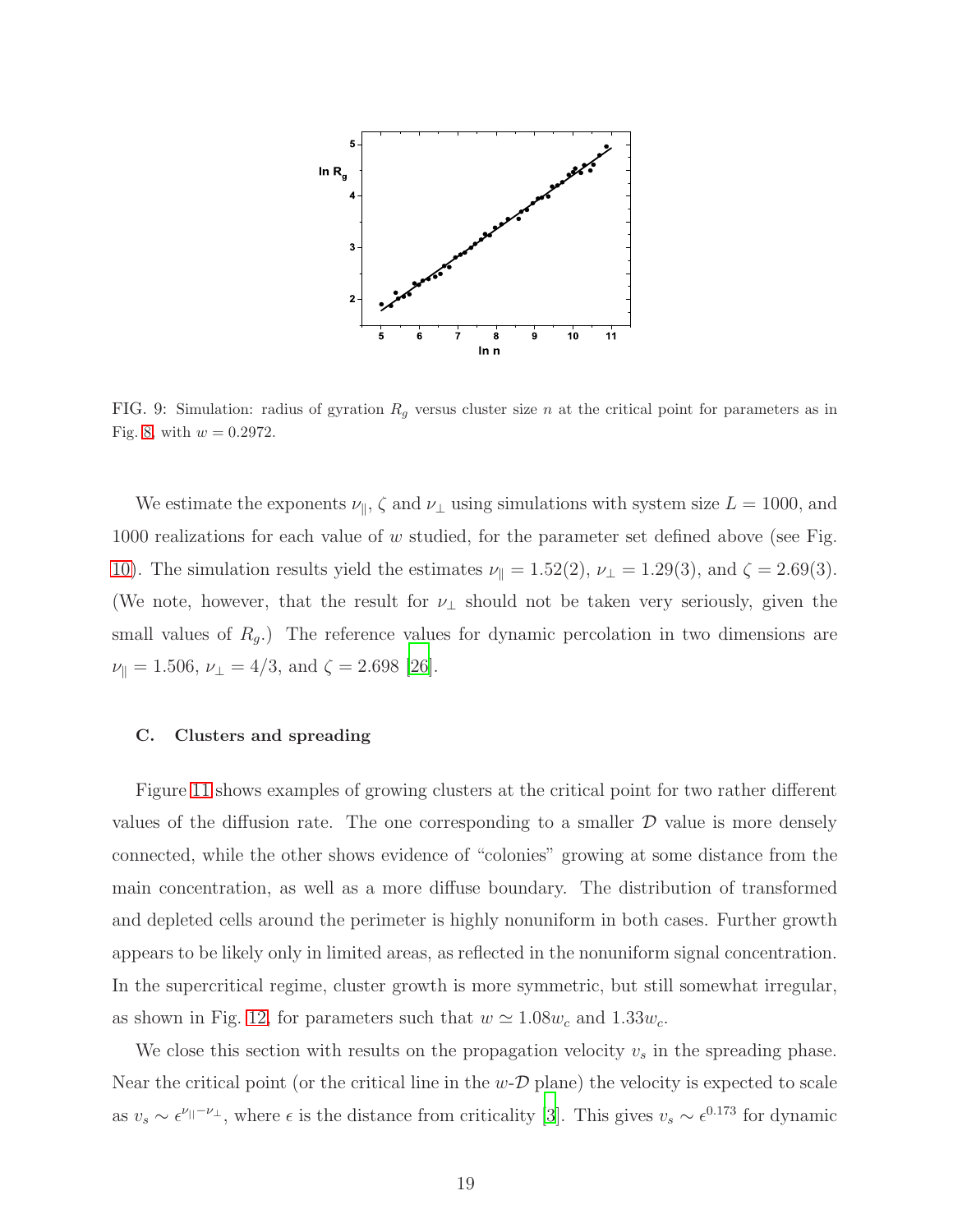

<span id="page-19-0"></span>FIG. 10: Simulation: survival time  $t_p$ , mean cluster size n, and mean radius of gyration  $R_q$  versus  $\Delta =$  $w_c - w$ , in the subcritical regime, for parameters as in Fig. [8.](#page-17-0) The slopes of the regression lines are 1.52  $(t_p)$ , 2.68  $(n)$ , and 1.29  $(R_g)$ .

percolation in two dimensions. In simulations, we determine the spreading velocity via the relation  $\langle N_R(t) \rangle \simeq \pi (v_s t)^2$ , i.e., the region of removed cells tends, on average, to a circle of radius  $v_st$  at long times. In these studies we perform  $\sim 100$  realizations for each w value, on lattices with  $L = 850 - 1000$ , extending to a maximum time of  $t_M = 8000$  units. The results (Fig. [13\)](#page-21-0) are consistent with a power law near the critical point. A fit to the data, using  $w_c = 0.1206$ , yields  $\nu_{\parallel} - \nu_{\perp} = 0.178(15)$ ; including the uncertainty in  $w_c$  itself ( $\pm 0.0001$ ), we obtain  $\nu_{\parallel}-\nu_{\perp}=0.18(4)$ , which, while not very precise, is consistent with the value expected for dynamic percolation. The inset of Fig. [13](#page-21-0) confirms the scaling  $v_s \sim \sqrt{\mathcal{D}}$ , as expected on the basis of dimensional analysis, away from the immediate vicinity of the critical point.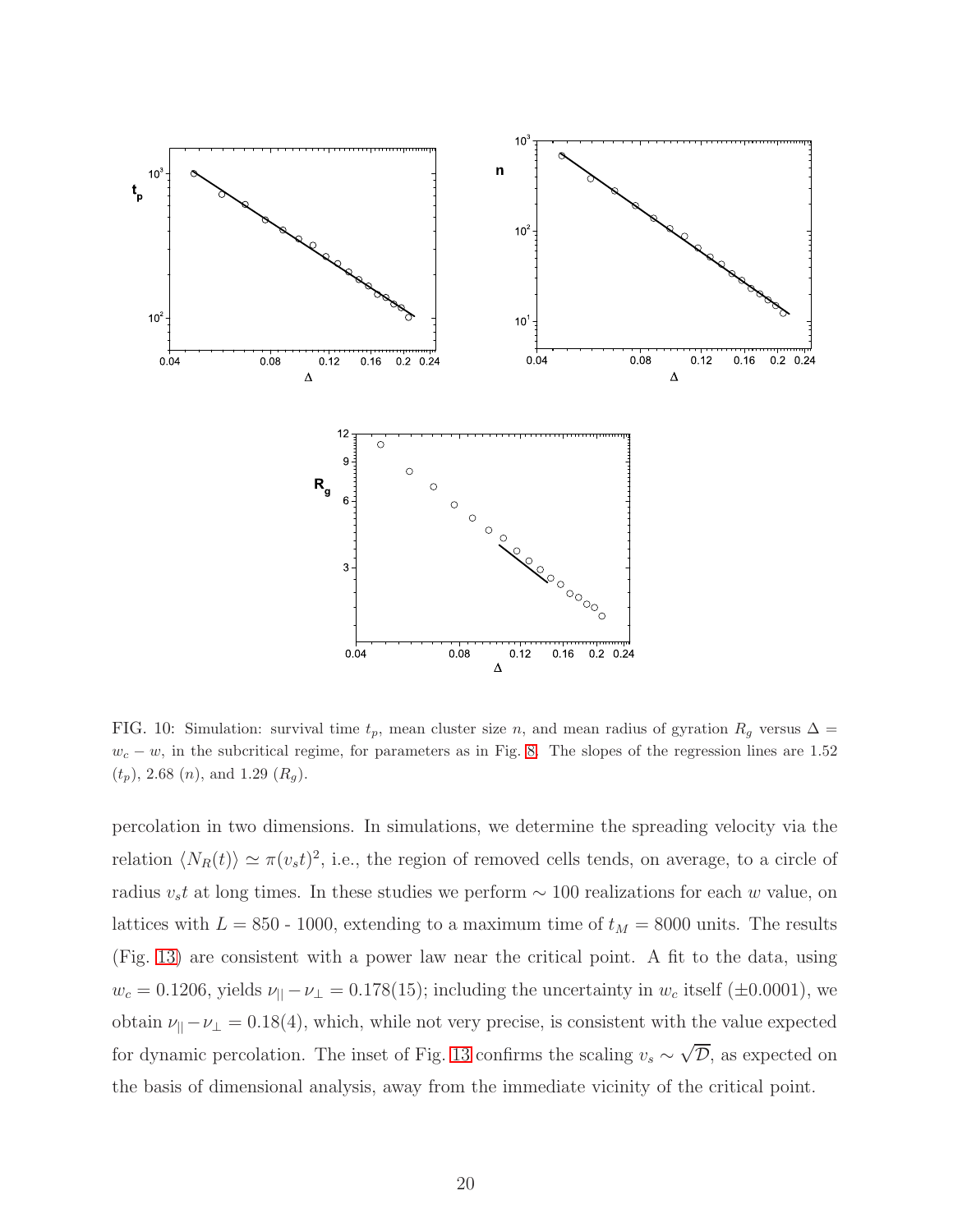

<span id="page-20-0"></span>FIG. 11: Growing critical clusters at time 2000, for parameters as in Fig. [6,](#page-15-0) with  $D = 0.02$ ,  $w = w_c = 0.2972$ (left), and  $\mathcal{D} = 0.3$ ,  $w = w_c = 0.0812$  (right). Light color: removed cells; black dots: transformed cells; black diamond: position of original seed;  $\times$ : positions of relatively high signal concentration,  $C > 0.1$ .



<span id="page-20-1"></span>FIG. 12: Growing clusters in the spreading regime. Contrasting colors show the set of removed cells at times 100, 200, 500, and 1000. Parameters as in Fig. [6,](#page-15-0) with  $\mathcal{D} = 0.1$ . (For these parameters  $w_c = 0.1205(5)$ .) Left panel:  $w = 0.13 \simeq 1.08w_c$ ; right:  $w = 0.16 \simeq 1.33w_c$ .

### V. DISCUSSION

We study an epidemic model consisting of elements (organisms in a community or cells in tissue) with fixed positions, in which disease or damage is transmitted by diffusing signals emitted by infected individuals. The model is formulated on a square lattice in which each site bears a cell, which can be in one of the states: susceptible, transformed, depleted, or removed. Signal diffusion and decay is treated deterministically, given the (random) source distribution in space and time. We study the model using mean-field theory (in both simple and diffusive versions) and Monte Carlo simulation. Simple MFT predicts the order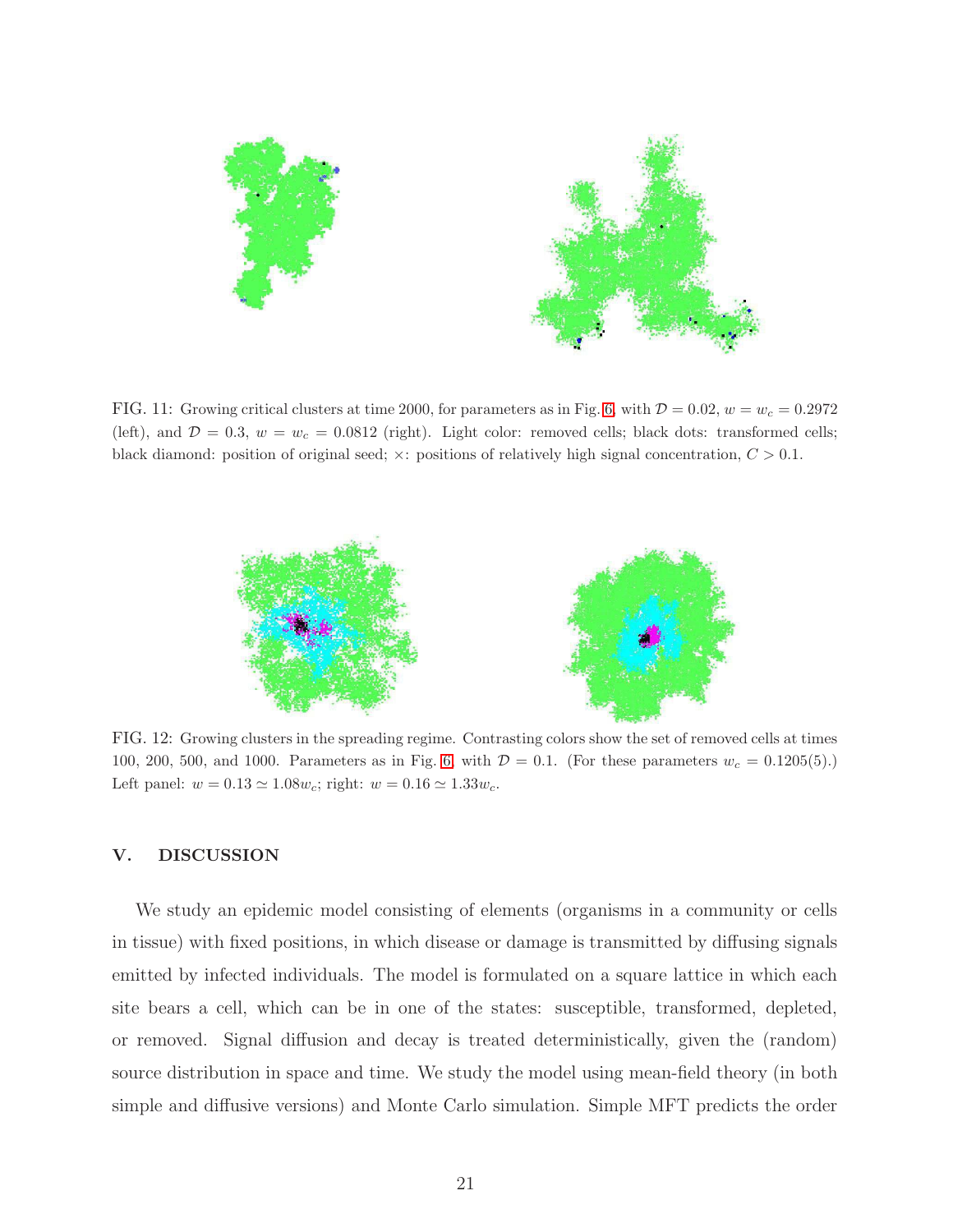

<span id="page-21-0"></span>FIG. 13: Simulation: spreading velocity  $v_s = \langle N_R \rangle^{1/2}/(\sqrt{\pi}t)$  versus w for  $\mathcal{D} = 0.1$ . The slope of the regression line is 0.178. Inset: spreading velocity versus  $\mathcal{D}^{1/2}$  for  $w = 0.15$ . Other parameters as in Fig. [8.](#page-17-0) Lines are a guide for the eye.

of magnitude of the critical value  $w_c$ , if the diffusion rate is not extremely small, but is insensitive to the diffusion rate. Diffusive MFT yields a slight improvement over the simpler analysis; it captures, qualitatively, the fact that  $w_c$  decreases with  $\mathcal{D}$ , and that  $w_c$  diverges as  $\mathcal{D} \to 0$ .

The process is found to exhibit a continuous phase transition between spreading and nonspreading phases. Simulations of the spread of activity yield estimates for the critical exponents  $\theta$ ,  $\delta$ , and  $z_{sp}$  consistent with those of two-dimensional dynamic percolation. The fractal dimension of the cluster of affected individuals at the critical point is also consistent with that of dynamic percolation, as are the critical exponents associated with the subcritical regime, and the scaling of the spreading velocity in the supercritical regime. Although these results are obtained for a specific set of parameters, there is little reason to expect a change in scaling behavior for other values, as long as the diffusion rate is finite. Indeed, dynamic percolation universality for epidemic-like processes with a finite range of spreading was already asserted some time ago [\[3](#page-23-2)]. We are unaware, however, of a previous verification of such behavior in the case of propagation via a diffusing, decaying signal.

The present study suggests several lines for future work. One is a more detailed study of the scaling of the spreading velocity. The ability of mean-field theory or reaction-diffusion equations to describe this aspect of the process is of interest, as such approaches are fre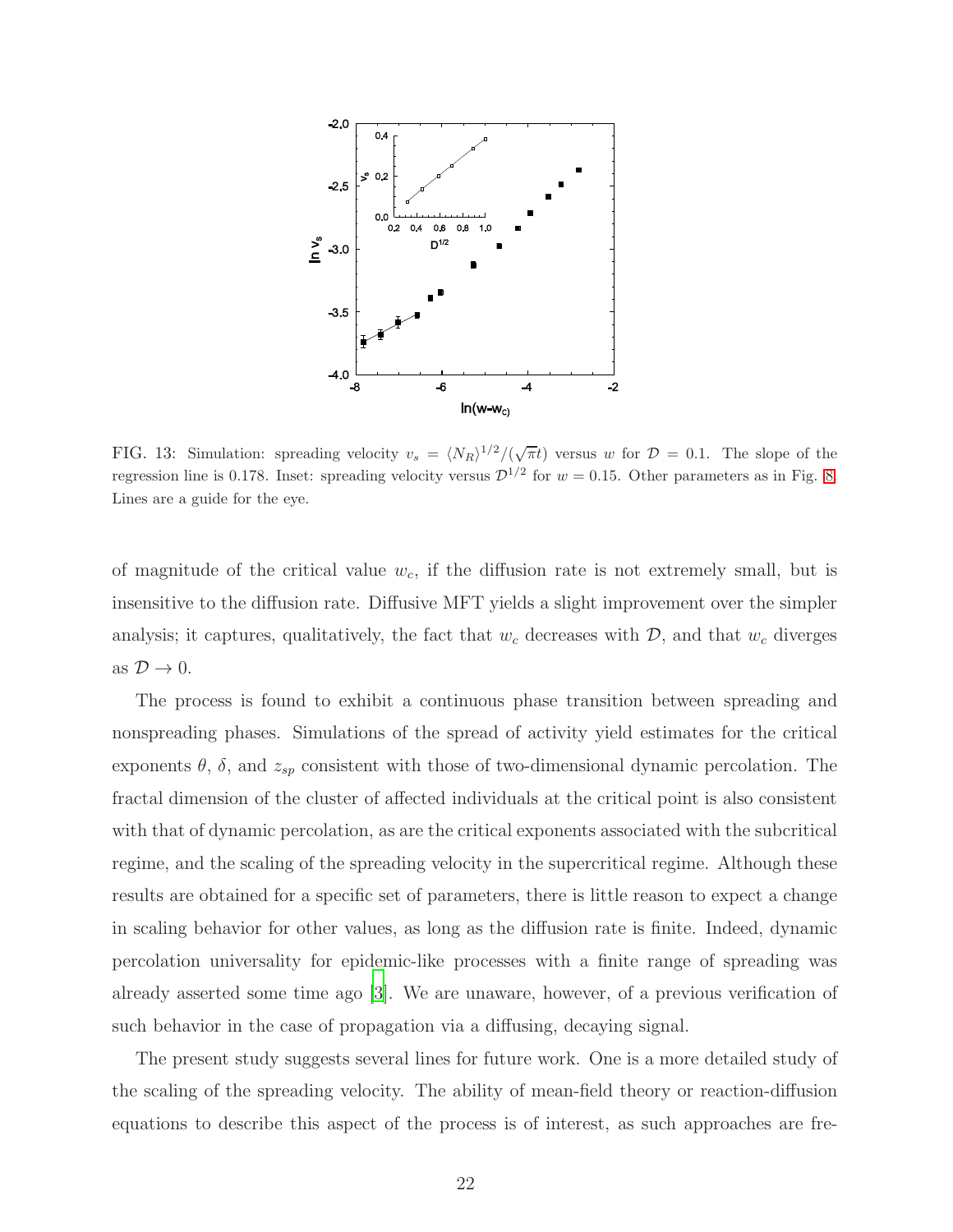quently used in applications. Another subject for future study concerns the nature of the spreading transition in disordered and fractal media. The possibility of a discontinuous transition for a nonlinear dependence of the transformation rate on signal concentration is also worth investigating. While mean-field theory does predict such a transition when the concentration-dependent rates are  $\propto C^2$ , experience with contact-process-like models suggests that the nature of the transition depends on the details of the dynamics [\[28,](#page-24-7) [29\]](#page-24-8). Finally, applications to specific processes, such as the radiation-induced bystander effect, are of great interest, if plausible estimates of the governing rates can be obtained.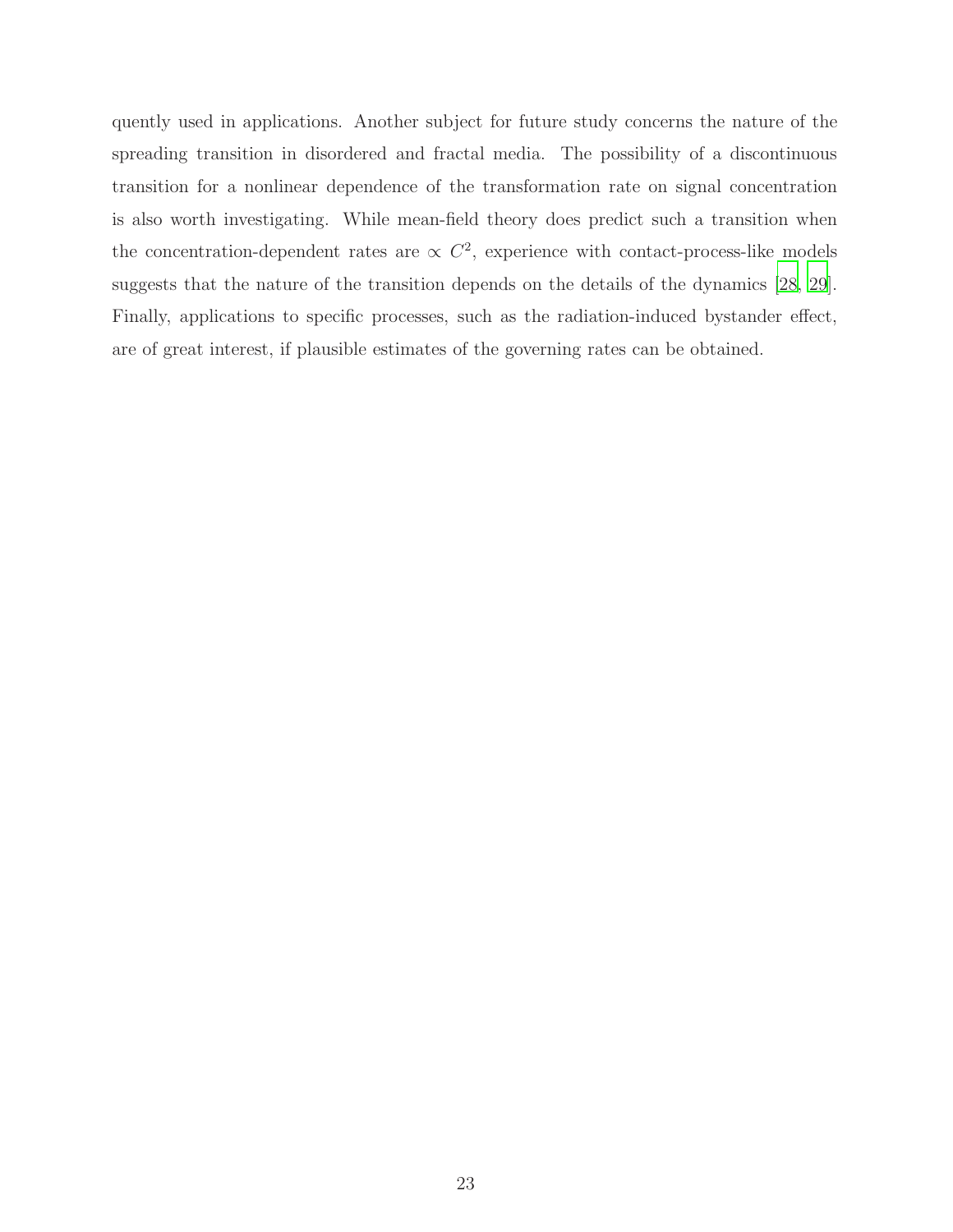#### Acknowledgments

We thank C. H. C. Moreira for helpful discussions. F. P. Faria is grateful for support provided by Fapemig, Minas Gerais, Brazil. R. D. acknowledges financial support from CNPq, Brazil.

- <span id="page-23-1"></span><span id="page-23-0"></span>[1] D. Mollison, J. R. Stat. Soc. Ser. B. Methodol. 39, 283 (1977).
- <span id="page-23-2"></span>[2] J. D. Murray, Mathematical Biology, vols. 1 and 2, (Springer, New York, 2003).
- [3] P. Grassberger, Math. Biosc. 63, 157 (1983).
- [4] J. Cardy and P. Grassberger, J. Phys. A 18, L267 (1985).
- [5] F. Linder, J. Tran-Gia, S. R Dahmen, and H. Hinrichsen, J. Phys. A: Math. Theor. 41 (2008).
- <span id="page-23-4"></span><span id="page-23-3"></span>[6] D. R. de Souza and T. Tomé, Physica A 389, 1142 (2010).
- [7] M. S. Bartlett, Stochastic Population Models in Ecology and Epidemiology, (Metheun, London, 1960).
- <span id="page-23-5"></span>[8] H. Nikjoo and I. K. Khvostunov, Int. J. Radiat. Biol. 79, 43 (2003).
- <span id="page-23-6"></span>[9] C. Mothersill and C. B. Seymour, Int. J. Radiat. Biol. 71, 421, (1997).
- [10] C. Mothersill and C. B. Seymour, Radiat. Res. 149, 256 (1998).
- <span id="page-23-7"></span>[11] N. T. J. Bailey, Biometrika 40, 177 (1953).
- [12] J. E. Satulovsky and T. Tomé, Phys. Rev. E 49, 5073 (1994).
- [13] J. E. Satulovsky and T. Tomé, J. Math. Biol. 35, 344 (1997).
- <span id="page-23-8"></span>[14] T. Tomé and R. M. Ziff, Phys. Rev. E  $82$ , 051921 (2010).
- <span id="page-23-9"></span>[15] K. Kuulasmaa, J. Appl. Probab. 19, 745 (1982).
- [16] L. M. Sander, C. P. Warren, and I. M. Sokolov, Physica A 325, 1 (2003).
- <span id="page-23-10"></span>[17] B. Gönci, V. Németh, E. Balogh, B. Szab, . Dnes, Z. Krnyei, and T. Vicsek, PLoS ONE 5(12): e15571 (2010).
- <span id="page-23-11"></span>[18] M. Henkel, H. Hinrichsen, and S. L¨ubeck, Non-Equilibrium Phase Transitions: Absorbing Phase Transitions, vol. 1, (Springer, New York, 2009).
- <span id="page-23-12"></span>[19] T. E. Harris, Ann. Prob. 2, 969 (1974).
- <span id="page-23-13"></span>[20] J. Marro, and R. Dickman, Nonequilibrium Phase Transitions in Lattice Models (Cambridge University Press, Cambridge, 1999).